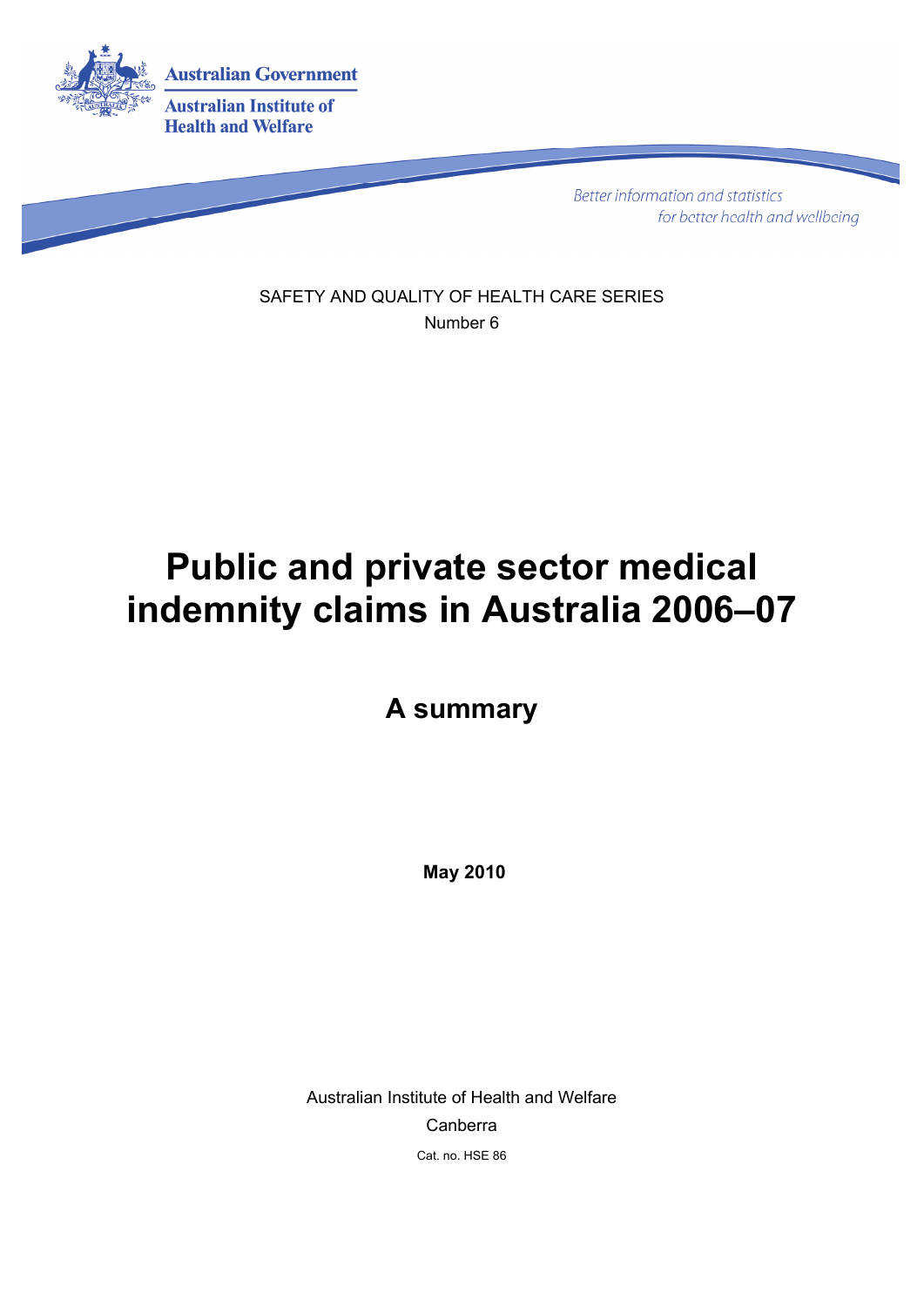#### **The Australian Institute of Health and Welfare is Australia's national health and welfare statistics and information agency. The Institute's mission is**  *better information and statistics for better health and wellbeing***.**

© Australian Institute of Health and Welfare 2010

This work is copyright. Apart from any use as permitted under the *Copyright Act 1968*, no part may be reproduced without prior written permission from the Australian Institute of Health and Welfare. Requests and enquiries concerning reproduction and rights should be directed to the Head, Media and Communications Unit, Australian Institute of Health and Welfare, GPO Box 570, Canberra ACT 2601.

This publication is part of the Australian Institute of Health and Welfare's Safety and quality of health care series. A complete list of the Institute's publications is available from the Institute's website <www.aihw.gov.au>.

ISSN 1833-7422 ISBN 978-1-74249-010-6

#### **Suggested citation**

Australian Institute of Health and Welfare 2010. Public and private sector medical indemnity claims in Australia 2006–07: a summary. Safety and quality of health care series no. 6. HSE 86. Canberra: AIHW.

#### **Australian Institute of Health and Welfare**

Board Chair Hon. Peter Collins, AM, QC

**Director** Penny Allbon

Any enquiries about or comments on this publication should be directed to: David Bulbeck Australian Institute of Health and Welfare GPO Box 570 Canberra ACT 2601 Phone: (02) 6244 1242 Email: david.bulbeck@aihw.gov.au

Published by the Australian Institute of Health and Welfare

**Please note that there is the potential for minor revisions of data in this report. Please check the online version at <www.aihw.gov.au> for any amendments.**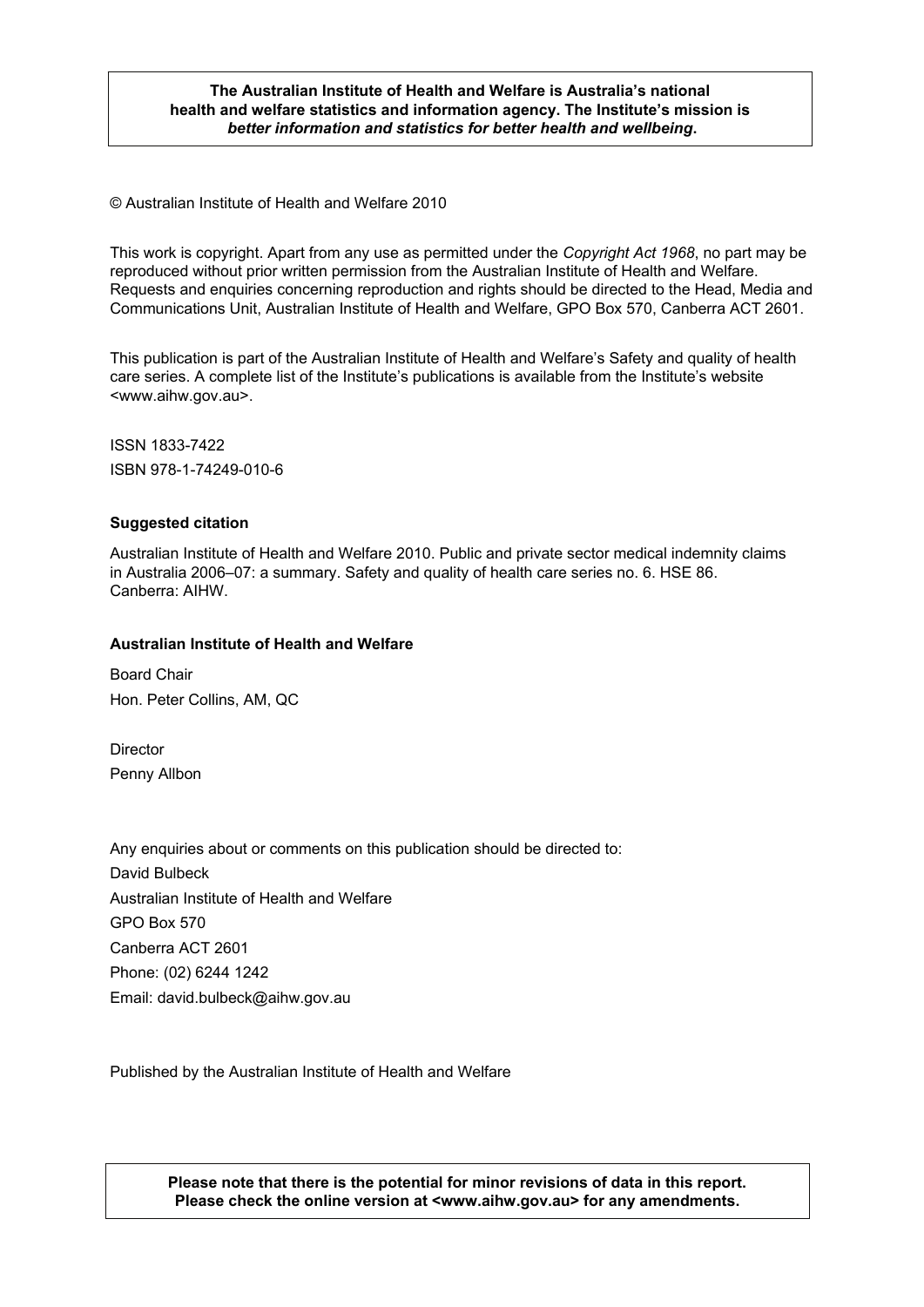## **Foreword**

*Public and private sector medical indemnity claims in Australia 2006–07: a summary* is the third report to present combined public and private sector medical indemnity data and to give a national picture of medical indemnity claims in Australia.

As with the two previously published reports, the information that can be reported at the national level about medical indemnity claims is limited due to a lack of concordance between the public sector and private sector medical indemnity claims collections. Another continuing restriction in this publication is non-presentation of information on numbers of claims and the use of percentage distribution information instead.

The Institute is continuing to work with stakeholders, including jurisdictions and private sector medical indemnity insurers, to address the limitations of the data and improve the quality and usefulness of the combined sector medical indemnity reports. A review of the Medical Indemnity National Collection (MINC), currently underway, is examining how the collection could be made more effective for current and potential new users, and how the data and information could be reported with greater consistency across the private and public sectors.

Comments from readers are welcome.

Dr Penny Allbon Director March 2010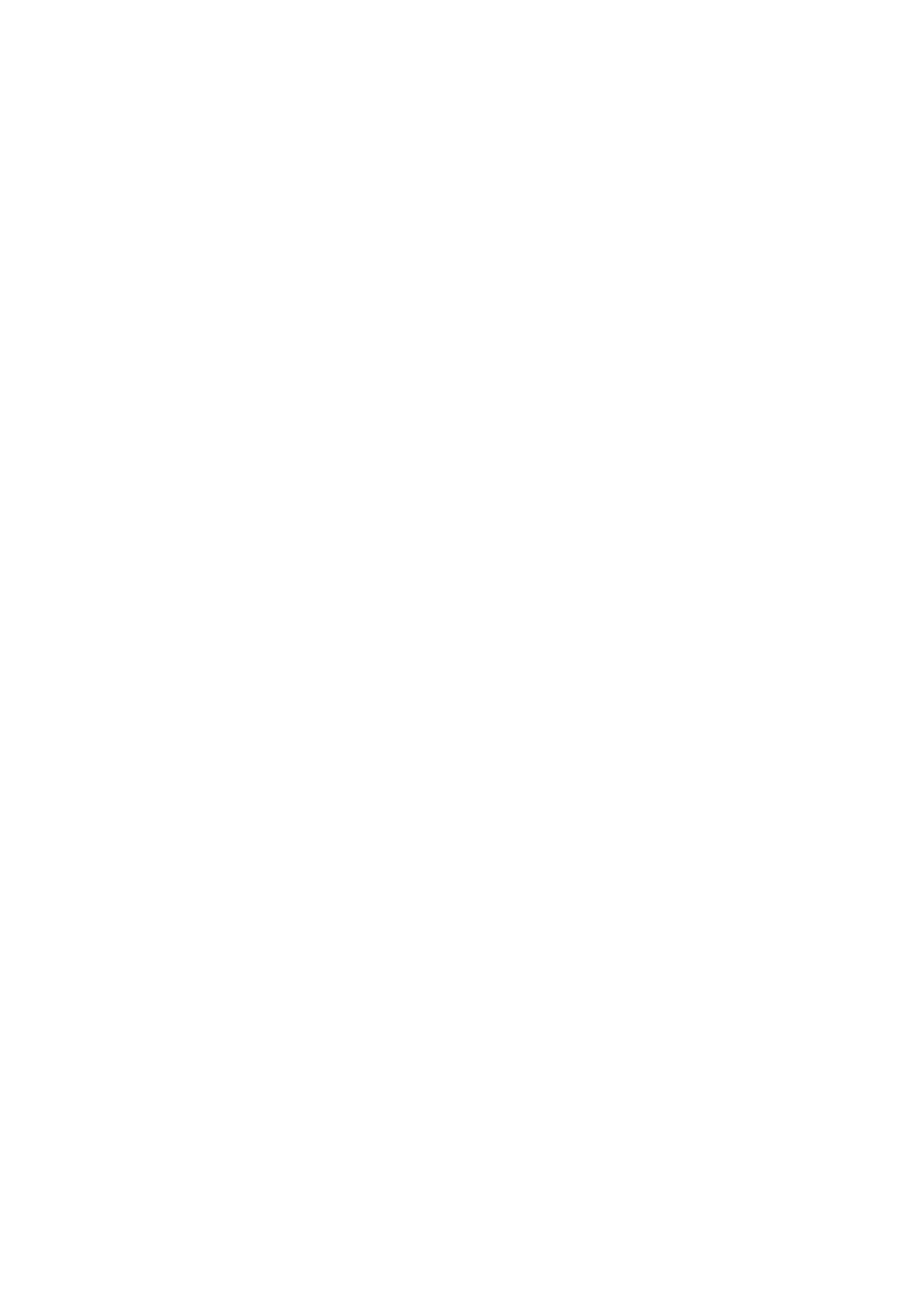# **Contents**

| $\mathbf{1}$   |                                                                           |  |
|----------------|---------------------------------------------------------------------------|--|
|                |                                                                           |  |
|                |                                                                           |  |
| $\overline{2}$ |                                                                           |  |
|                |                                                                           |  |
|                |                                                                           |  |
|                |                                                                           |  |
|                | Claim management practices of private sector medical indemnity insurers 4 |  |
|                |                                                                           |  |
|                |                                                                           |  |
|                |                                                                           |  |
|                |                                                                           |  |
|                |                                                                           |  |
|                |                                                                           |  |
| 3.             |                                                                           |  |
|                |                                                                           |  |
|                |                                                                           |  |
|                |                                                                           |  |
|                |                                                                           |  |
|                |                                                                           |  |
|                |                                                                           |  |
|                |                                                                           |  |
|                | Appendix 1:                                                               |  |
|                |                                                                           |  |
|                |                                                                           |  |
|                |                                                                           |  |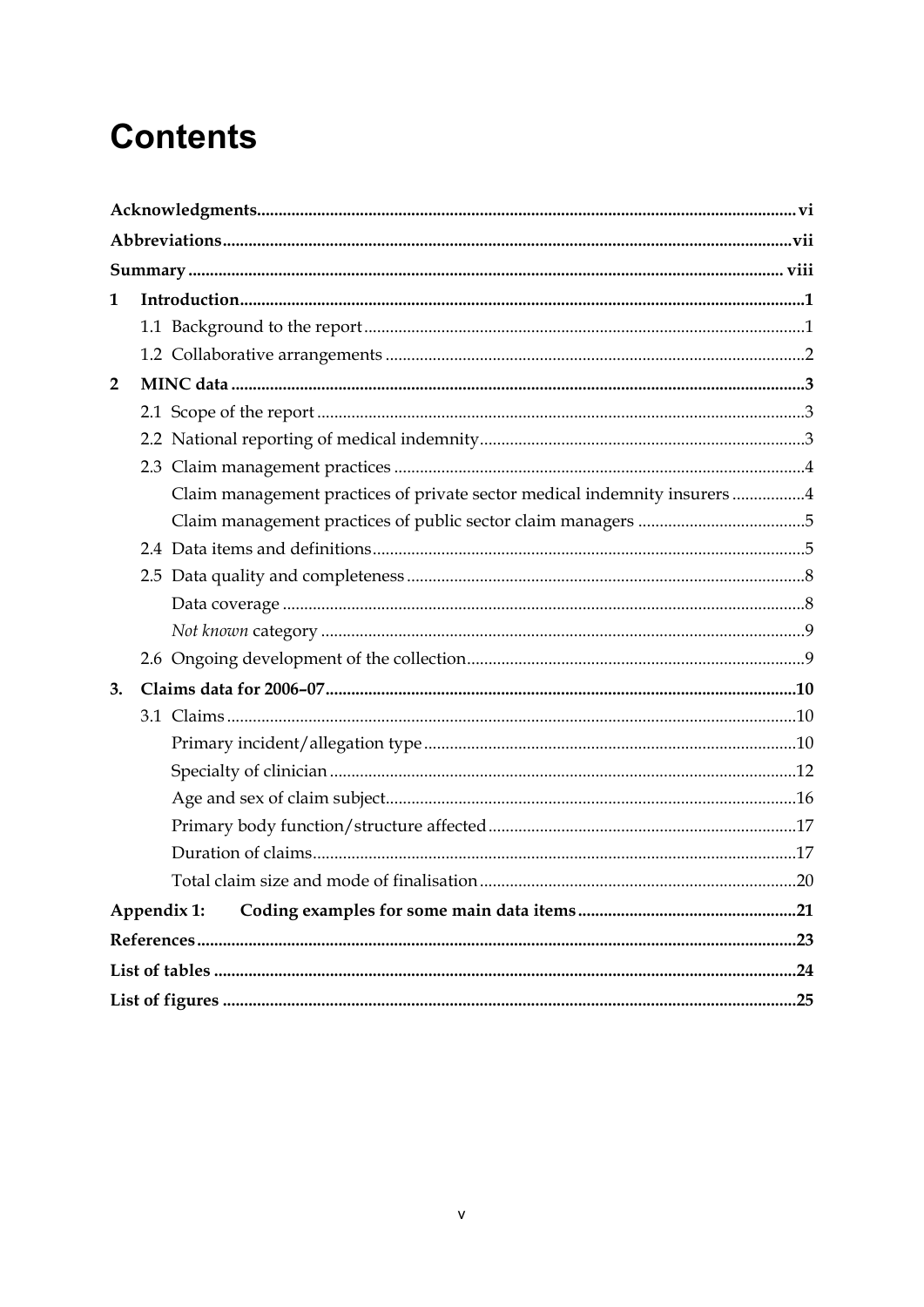# <span id="page-5-0"></span>**Acknowledgments**

This report has been prepared in close consultation with the Medical Indemnity National Collection Coordinating Committee (MINC CC), the members of which include data providers representing the health authorities of each state and territory and medical indemnity insurers. The Australian Institute of Health and Welfare expresses its appreciation to committee members for the supply of data and invaluable advice and commentary during the planning and writing of this report. The members are:

- Mandy Anderson—Medical Insurance Group Australia
- Julie Barnes—Western Australia, Department of Health
- Liam Barrett—MDA National
- Sandra Blake—Queensland, Queensland Health
- Rose Bovey—Queensland, Queensland Health
- Troy Browning—Medical Indemnity Protection Society
- Milena Canil—Victoria, Department of Health
- Sylvia Cecchin—Northern Territory, Department of Health and Families
- Lisa Clarke—Avant
- Paul Currall Australian Government Department of Health and Ageing (Chair)
- Simon Fenton Australian Capital Territory, ACT Health
- Jayne Hay—Tasmania, Department of Health and Human Services
- Olivia King—New South Wales, NSW Health
- John Markic—South Australia, SA Health
- Alan Melrose—New South Wales, NSW Health
- David Minty—Insurance Statistics Australia
- Suzi Raczkowski—Medical Indemnity Protection Society
- Kate Rapsey—Invivo
- Natalie Simmons—Medical Insurance Group Australia
- Lloyd Stuart—Victoria, Department of Health
- Julien Wicks—Australian Government Department of Health and Ageing

The report was written and prepared by David Bulbeck, Earl Dudley and Jason Thomson of the AIHW. Elena Ougrinovski and Michael Metz assisted with data management, cleaning and validation. The publication team coordinated the publication process.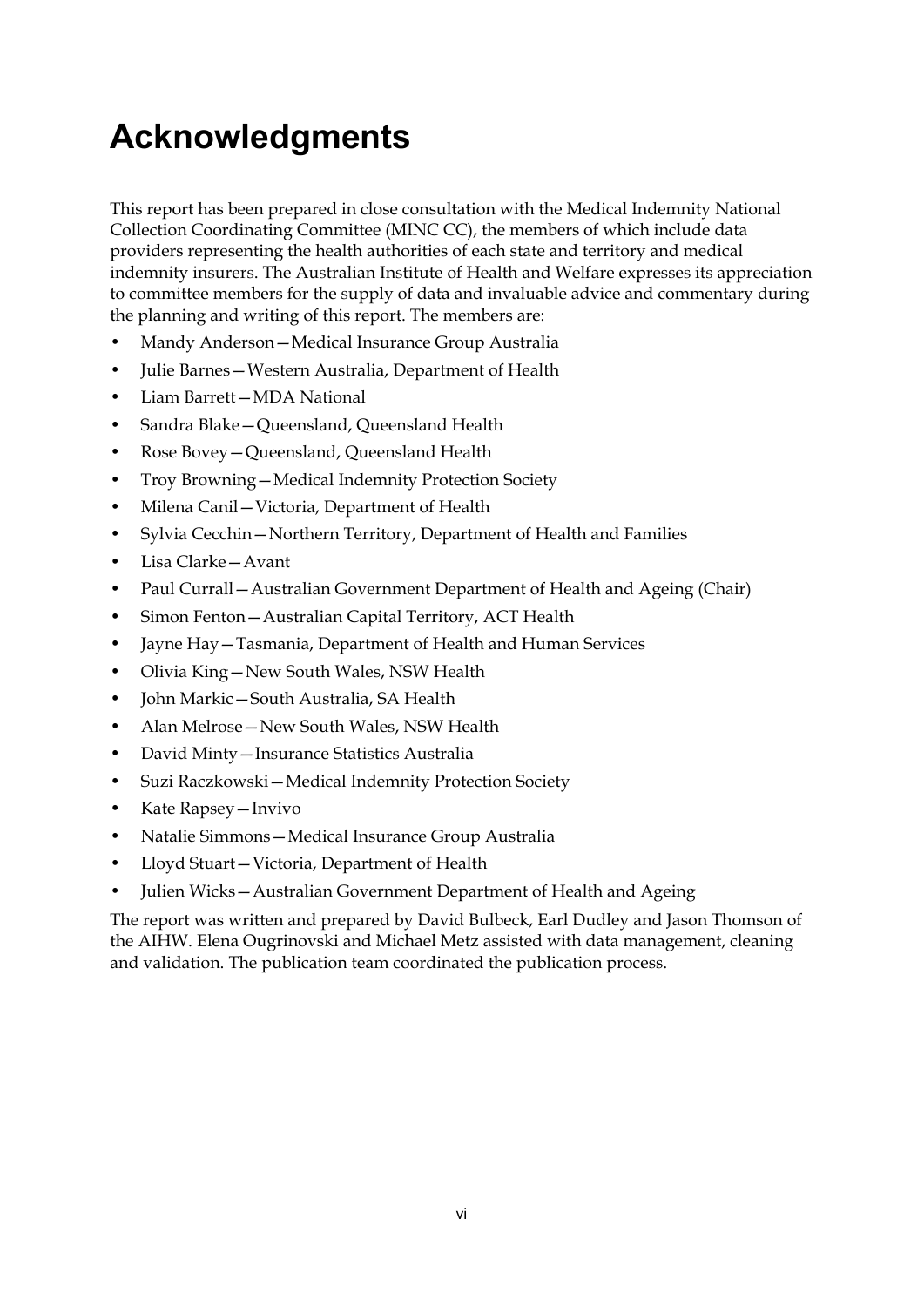# <span id="page-6-0"></span>**Abbreviations**

| <b>AHMAC</b> | Australian Health Ministers' Advisory Council                |
|--------------|--------------------------------------------------------------|
| <b>AIHW</b>  | Australian Institute of Health and Welfare                   |
| APRA         | <b>Australian Prudential Regulatory Authority</b>            |
| DoHA         | Australian Government Department of Health and Ageing        |
| ISA          | Insurance Statistics Australia                               |
| <b>MDO</b>   | Medical Defence Organisation                                 |
| <b>MIDWG</b> | Medical Indemnity Data Working Group                         |
| MIIAA        | Medical Indemnity Industry Association of Australia          |
| MII          | Medical Indemnity Insurer                                    |
| <b>MINC</b>  | Medical Indemnity National Collection                        |
| MINC CC      | Medical Indemnity National Collection Coordinating Committee |
| <b>NCPD</b>  | National Claims and Policy Database                          |
| <b>PSS</b>   | <b>Premium Support Scheme</b>                                |
|              |                                                              |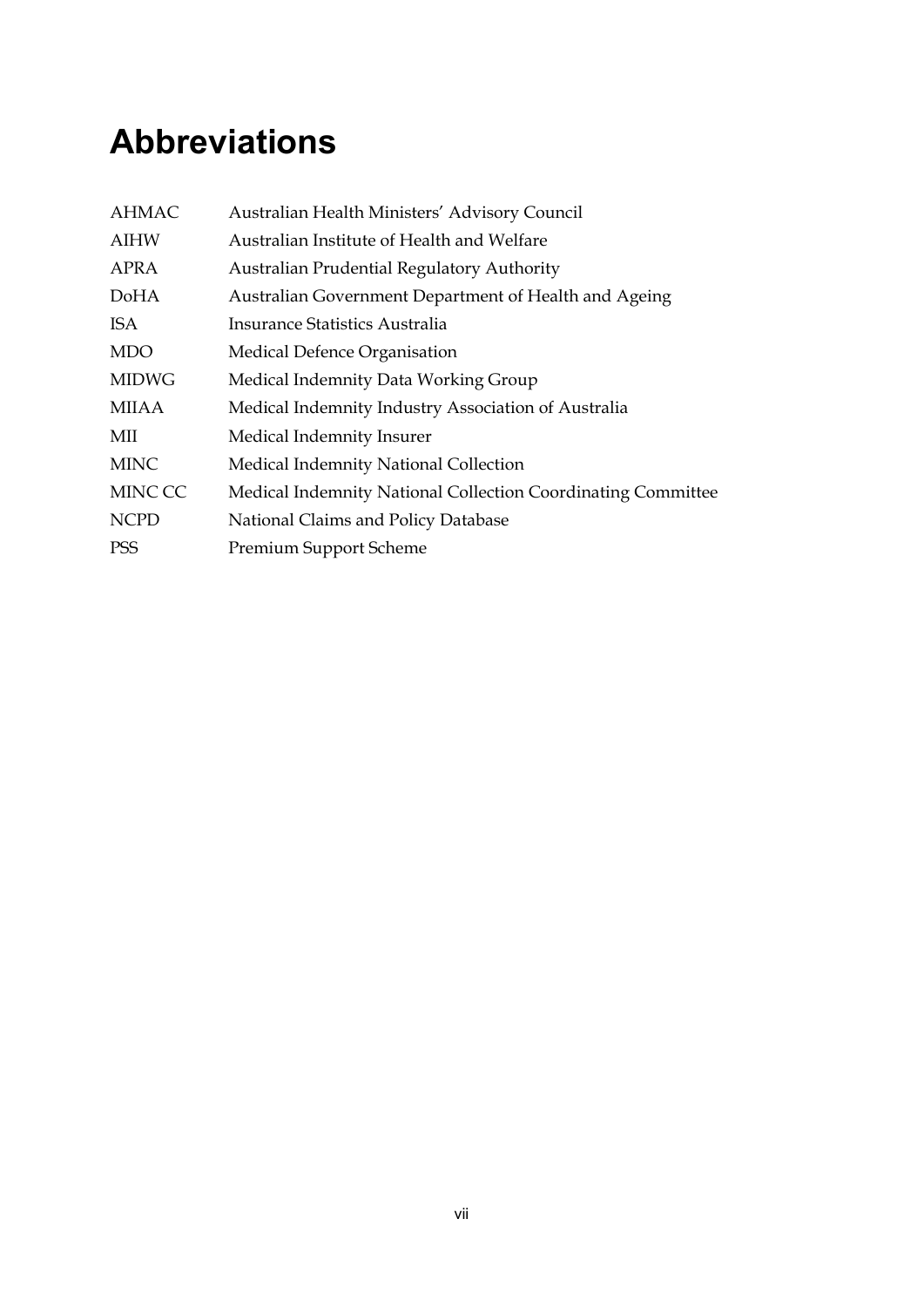# <span id="page-7-0"></span>**Summary**

This is the third report to present information on public and private sector medical indemnity claims. The information was obtained from the Medical Indemnity National Collection (MINC), which is a national information base to assist policy makers in developing measures to minimise the incidence of medical indemnity claims and the associated costs.

The data in this report cover claims which were current at any time during the reporting period, 1 July 2006 to 30 June 2007. These claims include those which were open at the start of the reporting period, new claims which arose during the period and claims which had previously been finalised but were reopened during the period.

About four-fifths (85%) of claims finalised during the period were settled for less than \$100,000. More than half (58%) were settled for less than \$10,000, which included 22% where no payment was made. Claims with sizes in excess of \$500,000 constituted 3% of all finalised claims.

Claims most commonly involved damage to *Neuromusculo-skeletal and movement related structures and functions*, such as paralysis of the arms or legs (21% of new claims). The next most common category of primary body function/structure affected was *Mental functions/structures of the nervous system* (15%), followed by *Functions/structures of the digestive, metabolic and endocrine systems* (12%).

For new claims where the age of the claim subject was specified, 5% of subjects were babies under 1 year of age, 8% were children aged from 1 to 17 years, and the remainder (87%) were adults aged 18 years and over.

The most common primary incident/allegation types recorded for claims were Procedure and Diagnosis problems. General surgery, Gynaecology and Neurosurgery were the clinician specialties where Procedure-related claims were the most common, while Diagnosis-related claims were the most common for *Diagnostic Radiology* and *Emergency Medicine*.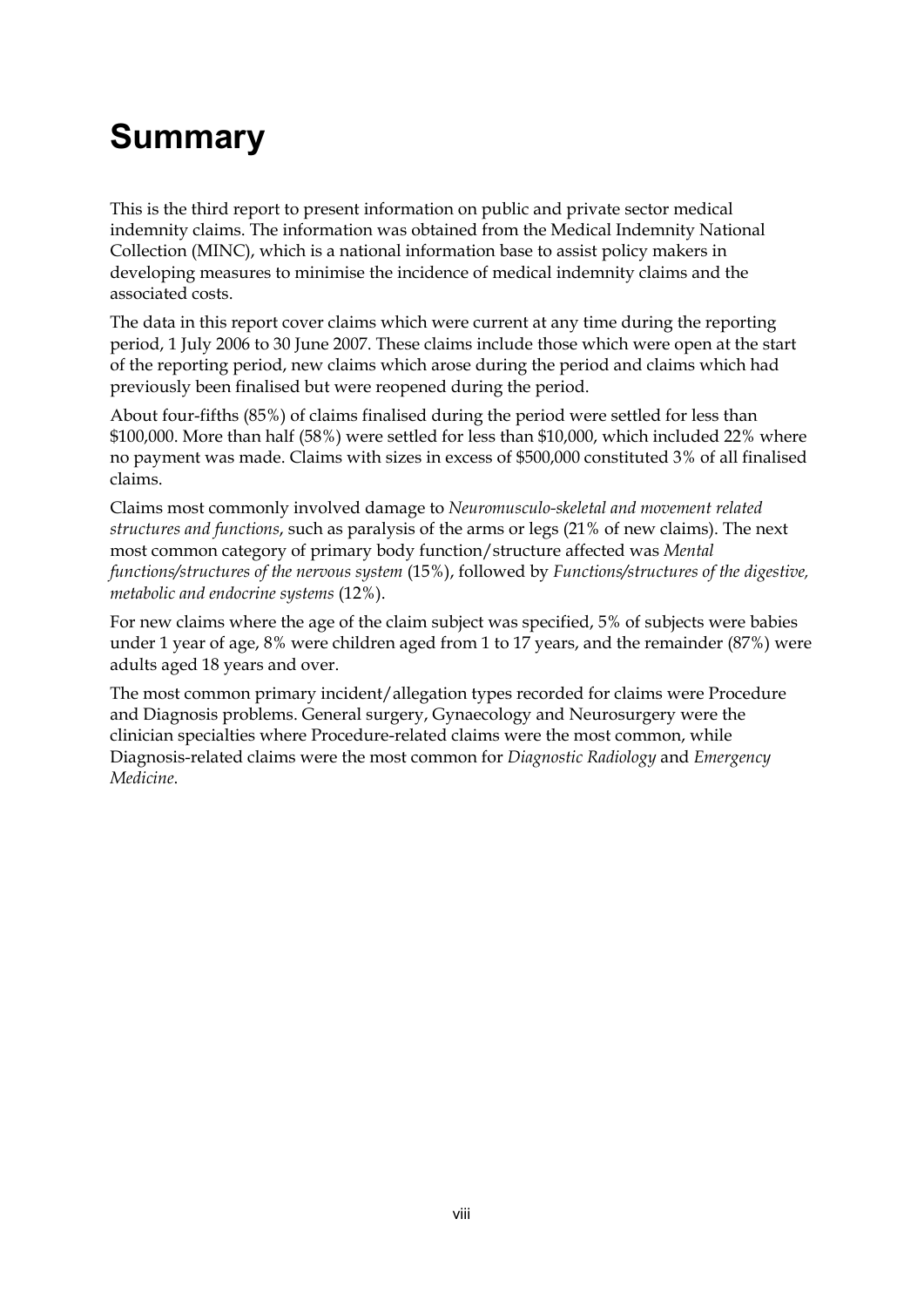# <span id="page-8-0"></span>**1 Introduction**

This report, the third of its kind, presents data for public and private sector medical indemnity claims for the period from 1 July 2006 to 30 June 2007. The first report, *A national picture of medical indemnity claims in Australia 2004–05* was published in May 2007 (AIHW 2007).

Medical indemnity insurance protects clinicians against financial loss arising from actions brought against them relating to the performance of their professional duties. In the public sector, this insurance is mostly provided by state and territory health authorities. In the private sector, clinicians hold individual policies with medical indemnity insurers (MIIs).

The data presented here relate to claims which were current at any time during the reporting period, 1 July 2006 to 30 June 2007. This includes claims which were open at the start of the reporting period, new claims which arose during the period, and claims that had been deemed finalised either prior to or during the reporting period but which were reopened by 30 June 2007. The information includes the circumstances giving rise to claims, the age and sex of people who allegedly suffered harm, the nature of their injury, the medical specialties of the clinicians involved, the size and finalisation mode of claims and the length of time they have been open.

Private sector medical indemnity insurers have contributed data for this report covering all claims 'in scope' (that is, claims which satisfy the definition of a claim for inclusion in this report).[1](#page-8-2) Data relating to the public sector cover about 92% of all claims in scope as some jurisdictions provided incomplete data. This is an improvement on the 85% public sector coverage recorded for the 2005–06 report. Section 2.5 provides information on data quality and completeness.

## <span id="page-8-1"></span>**1.1 Background to the report**

Health ministers decided at the Medical Indemnity Summit in April 2002 to establish a 'National database for medical negligence claims' to assist with informing future medical indemnity strategies as well as monitoring the costs associated with health care litigation and the financial viability of the medical indemnity insurance sector in Australia.

A Medical Indemnity Data Working Group (MIDWG) was convened under the auspices of the Australian Health Ministers' Advisory Council (AHMAC) to oversee the collection of public sector medical indemnity data. In July 2002 the AHMAC commissioned the Australian Institute of Health and Welfare (AIHW) to work with the MIDWG on the further development of proposals for such a collection for the public sector.

This led to the development of the public sector MINC, with collation of data on public sector medical indemnity claims commencing in 2003. Data for the first six months of 2003 were published in December 2004 (AIHW 2004). Four financial year reports have been published subsequently, the last covering 2006–07 (AIHW 2009).

In 2004 the Australian Government introduced the Premium Support Scheme (PSS), as part of a comprehensive medical indemnity package to assist eligible clinicians to meet the cost of

<u>.</u>

<span id="page-8-2"></span><sup>1</sup> Private hospital claims are not in scope.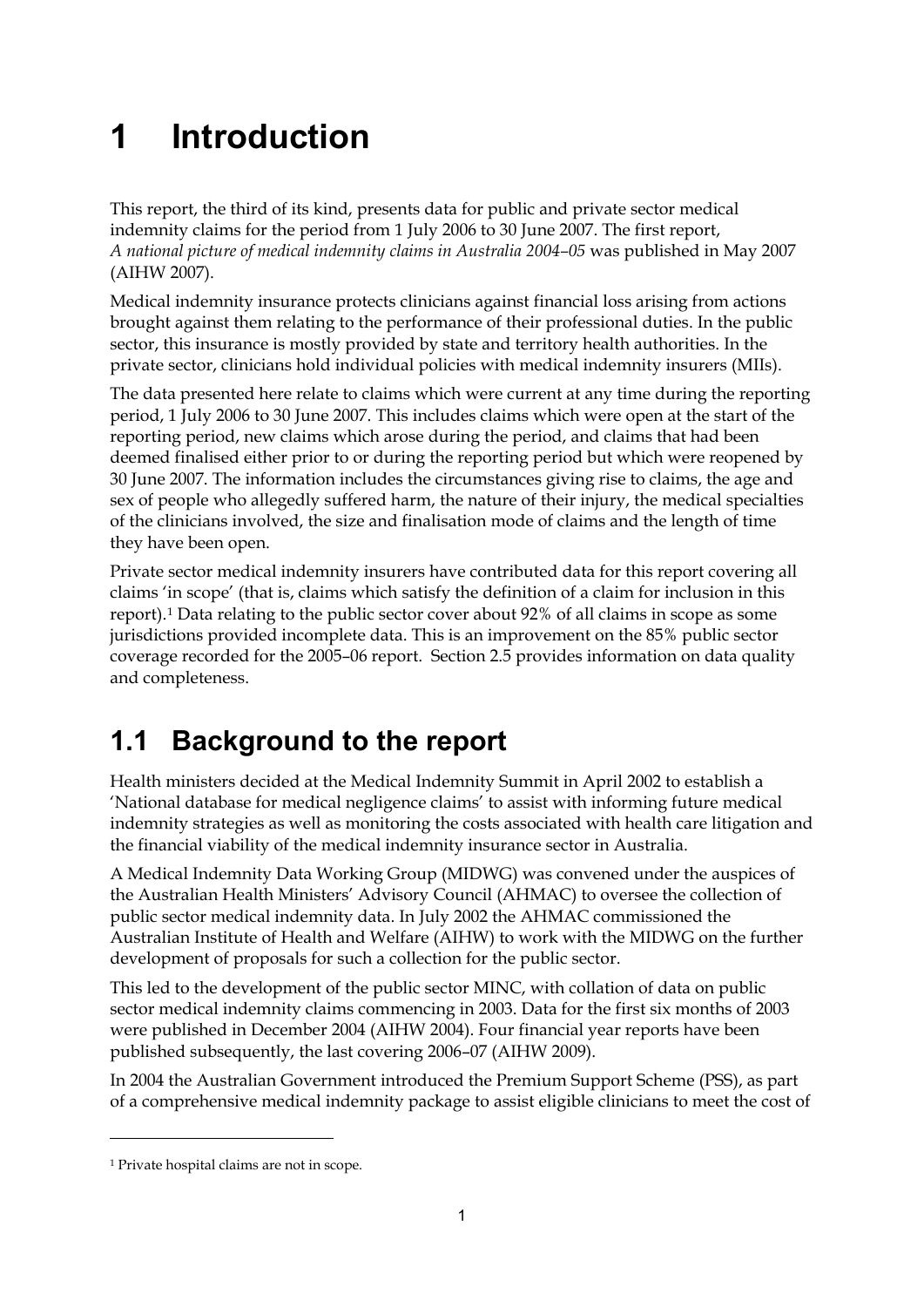their private medical indemnity insurance. MIIs provide information on private sector medical indemnity claims to the Australian Government Department of Health and Ageing (DoHA) and the AIHW under arrangements agreed following the introduction of the PSS. This has enabled a national collection of medical indemnity claims data to be developed to cover both the public sector and a significant part of the private sector. Medical indemnity data relating to claims which have been made against private hospitals are not available for the purposes of this report.

## <span id="page-9-0"></span>**1.2 Collaborative arrangements**

The public sector MINC is governed by an agreement between the DoHA, the AIHW and state and territory health departments. A second agreement relating to the private sector MINC pertains between the DoHA, the AIHW and MIIs. The agreements outline the respective roles, responsibilities and collaborative arrangements of all parties.

The AIHW is the national data custodian of public sector medical indemnity data. In this role, it is responsible for the collection, quality control, management and reporting of the data. Information Privacy Principles (*Privacy Act 1988*), which govern the conduct of all Australian Government agencies in the collection, use and disclosure of personal records are observed. In addition the AIHW Act 1987, together with policies and procedures approved by the AIHW board, address information security and privacy.

The MINC Coordinating Committee (MINC CC), established in mid-2005, consists of representatives from state and territory health authorities, the DoHA, MIIs and the AIHW. The committee manages the development and administration of the combined medical indemnity data and also advises on the public release of aggregated public and private sector medical indemnity data. It also oversees the production of the combined sector reports.

The AIHW receives a combination of aggregated and unit record claims data from the private sector and is responsible for managing and reporting these data. All data held by the AIHW for the purpose of producing this report are de-identified and treated in confidence by the AIHW. Any release or publication of aggregated public and private sector medical indemnity data is subject to agreement by the members of the MINC CC.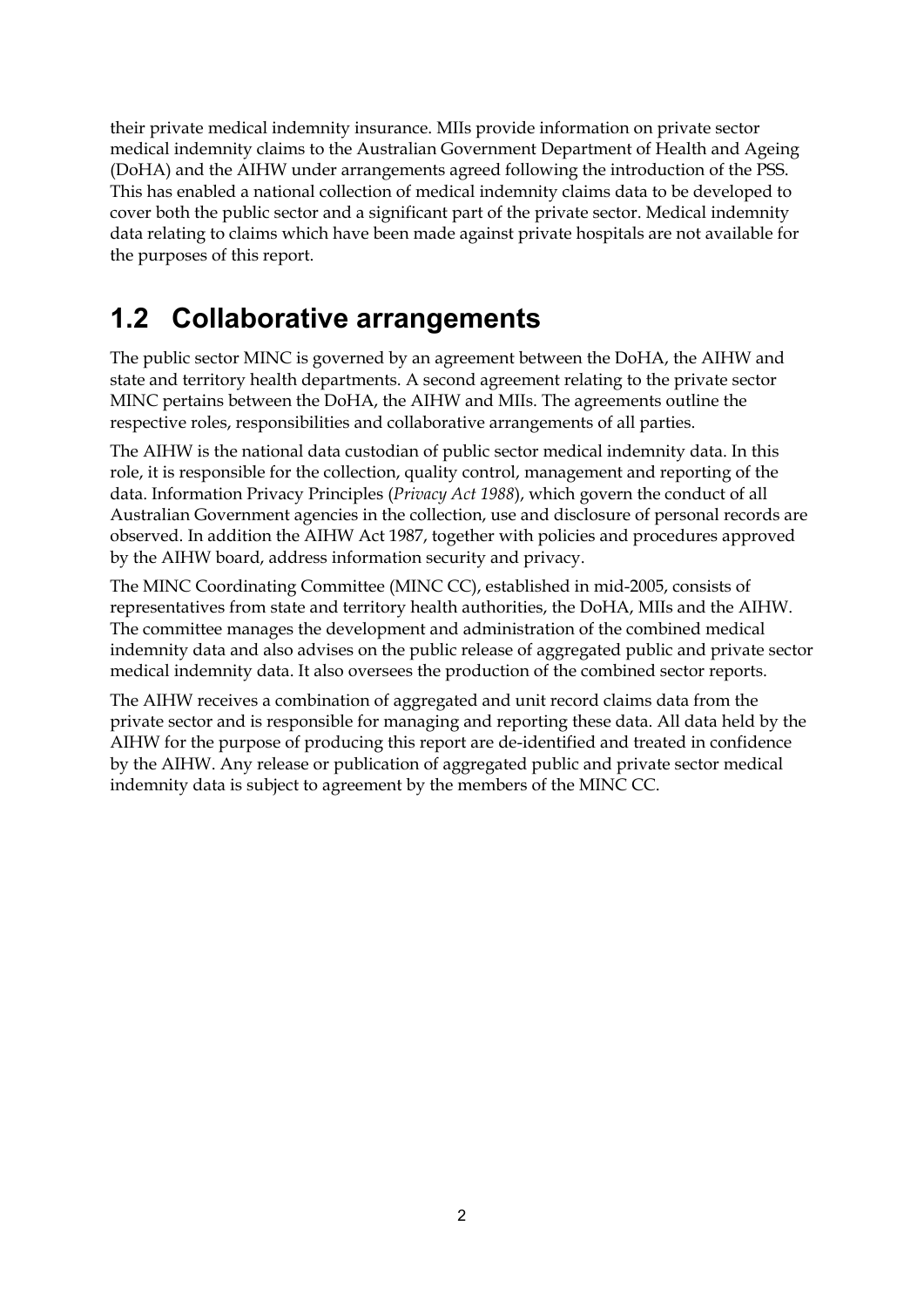# <span id="page-10-0"></span>**2 MINC data**

<u>.</u>

## <span id="page-10-1"></span>**2.1 Scope of the report**

This report presents information on claims where a formal demand for compensation for alleged harm or other loss resulting from health care has been received by an MII or a public sector claim manager. It also includes information on claims in the private sector where a formal demand has not yet been received, but where preparatory expenses have been incurred by the MII in advance of a formal claim.[2](#page-10-3)

Private hospital insurance claims, that is, claims against hospitals as opposed to claims against individual practitioners, are not currently within the scope of the MINC. However, all claims against clinicians who maintain medical indemnity cover with an MII, and who practise within private hospitals, are included.

## <span id="page-10-2"></span>**2.2 National reporting of medical indemnity**

In 2004 the Australian Prudential Regulatory Authority (APRA) established its National Claims and Policy Database (NCPD) for public and products liability and professional indemnity insurance. Along with other insurers the MIIs were required to report their claims data to APRA for inclusion in the NCPD. The reported data include information on the insured parties and the size and cost of the insurance premium, as well as information on claims. The first data collection, in early 2005, included claims and policies data covering all of 2003 and 2004, and data for each following period of six months have subsequently been reported to APRA at half-yearly intervals (APRA 2005, 2009).

In 2004 Insurance Statistics Australia (ISA) began publishing reports on medical indemnity trends based on the claims data it received from those MIIs which were members of the Medical Indemnity Insurance Association of Australia (MIIAA). Following the establishment of the NCPD, ISA increased its set of data items so as to be able to report claims data to APRA, which it did on behalf of MIIAA members. These additional ISA data items were designed in such a way that they captured MINC information beyond that necessary for reporting to APRA. In 2005 key stakeholder agreed to produce a single national medical indemnity report incorporating public sector and MII data. It was agreed that ISA would provide data to the AIHW on behalf of its members. It was also agreed that those MIIs which did not provide claims data to ISA would report the required claims data directly to the AIHW.

<span id="page-10-3"></span><sup>2</sup> Potential claims in the public sector have been excluded. These are instances of alleged harm reported to the health authority claim manager that are considered likely to materialise into a claim, but for which a formal demand for compensation for allegation of harm or other loss has not been received.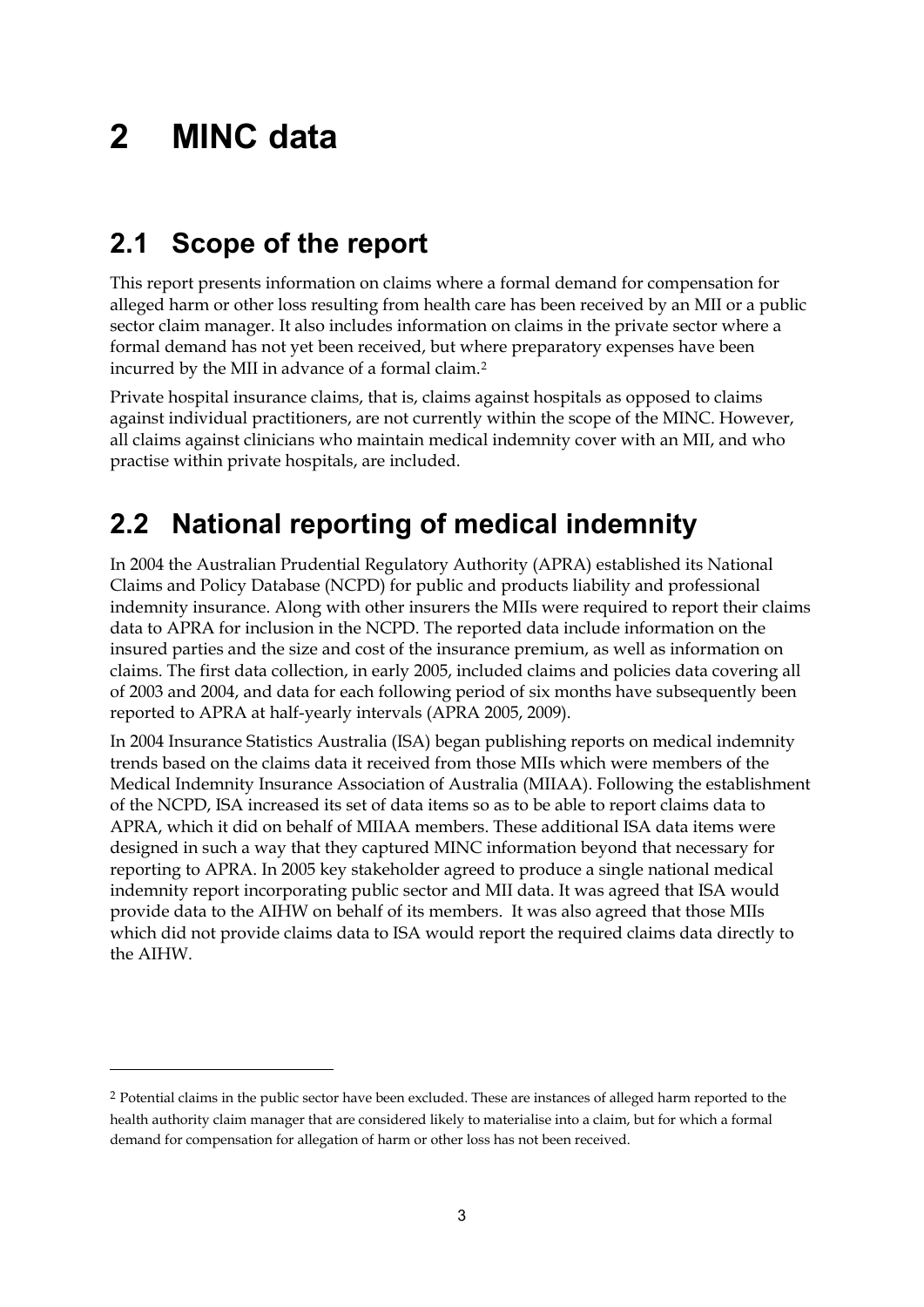### <span id="page-11-0"></span>**2.3 Claim management practices**

The significant differences which exist between the public and private sectors in the management of claims have implications for the interpretation of the combined claims data in this report. For example:

- Health care claims managed by the private sector MIIs relate to individual clinicians or defendants. Therefore, more than one claim may arise from a single allegation of harm arising from health care if it involves several clinicians. As an example, an incident involving both an anaesthetist and a general surgeon may result in the initiation of a separate claim against each clinician.
- Health care claims managed in the public sector, on the other hand, generally relate specifically to a single health care incident. More than one health care professional may be involved, but the ensuing allegation of harm usually gives rise to a single claim.

### <span id="page-11-1"></span>**Claim management practices of private sector medical indemnity insurers**

MIIs provide professional indemnity insurance to individual clinicians. It is a common, but not uniform, practice for MIIs to open more than one claim for a single health care incident if more than one clinician was involved in the incident which gave rise to the allegation of harm. Most insurers, however, treat the claim of a patient and any separate but related claim of a dependant or other relative as a single claim.

Typically, a separate claim is opened for each clinician involved so that the relevant proportion of the overall cost of claims can be allocated against the policy limits of individual clinicians. This is an explicit requirement of the High Cost Claims Scheme[3](#page-11-2) and the Exceptional Claims Scheme[4.](#page-11-3) As a result, individual claim sizes will often be less than the actual total cost incurred by the MII for a single allegation of harm. Thus the cost of an individual claim in the private sector may not reflect the total payment made by each insurer in respect of the claimant(s).

The number of claims cannot be used to estimate the number of clinical incidents leading to claims. As noted above, an allegation of harm involving several clinicians may generate multiple claims. Claims related to a single allegation of harm could also appear on more than one MII database when individual defendants hold medical indemnity insurance with different insurers. Where a public hospital is involved, claims may appear on both MII and health authority databases.

'Potential claims' are included for the purposes of this report if preparatory legal expenses have been incurred and the claim has been reported to APRA and to ISA. They are not included if the only action taken is to record an estimate relating to a possible claim that may ensue against an insured clinician.

-

<span id="page-11-2"></span><sup>3</sup> Under the High Cost Claims Scheme, the Australian Government (through Medicate Australia) reimburses medical indemnity insurers, on a per claim basis, 50% of the insurance payout over \$300,000 up to the limit of the practitioner's cover, for claims notified on or after 1 January 2004.

<span id="page-11-3"></span><sup>4</sup> The Exceptional Claims Scheme is the Australian Government's scheme to cover clinicians for 100% of the cost of private practice claims (either a single very large claim or an aggregate of claims) that are above the limit of their medical indemnity contracts of insurance, so that clinicians are not personally liable for 'blue sky' claims.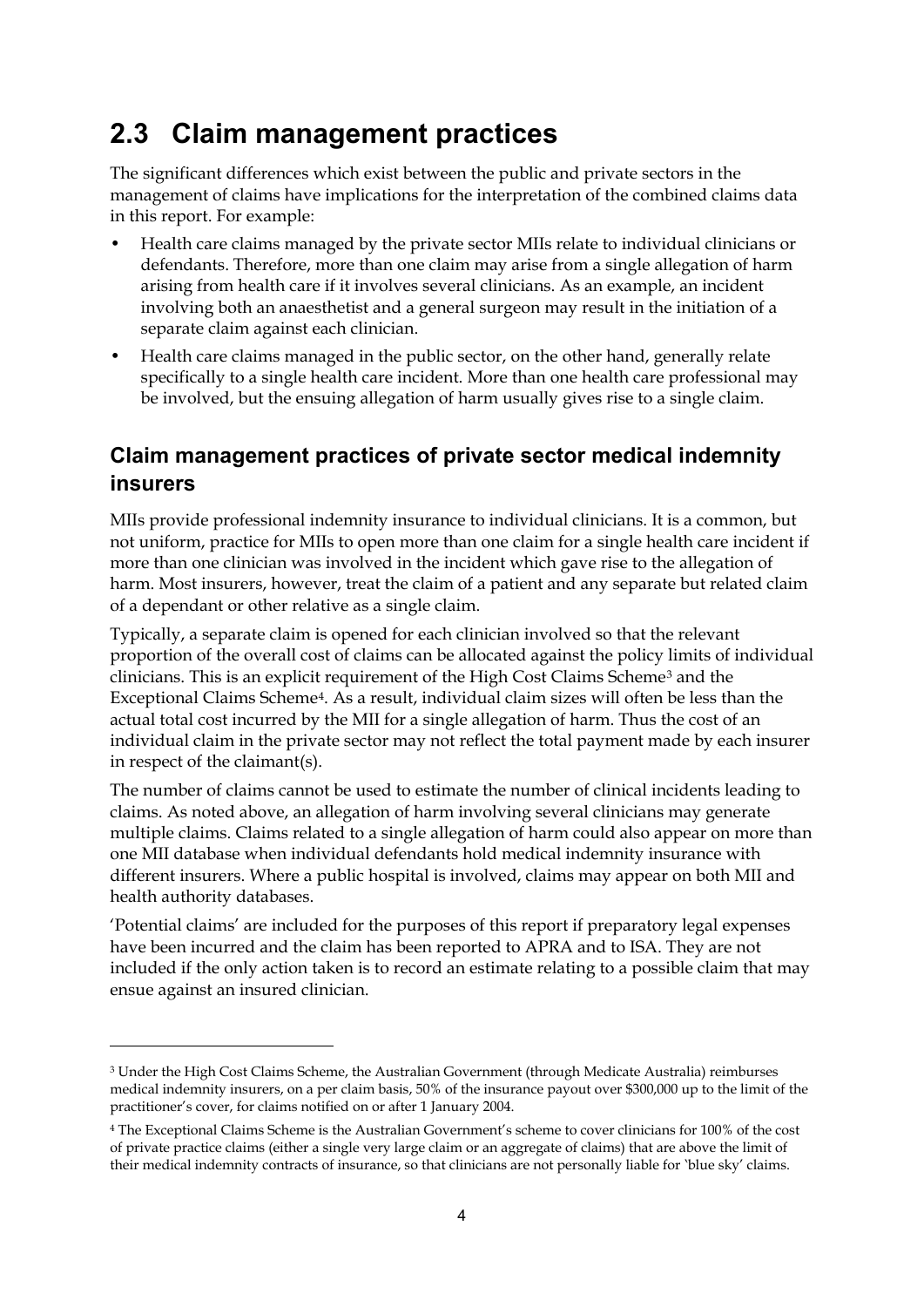An estimate is derived for the likely cost of a claim. This is referred to as the 'reserve', which is the expected total amount of payment to be made on behalf of the insured clinician. It takes into account estimated payments to be made by any other clinicians and institutions (e.g. hospitals) involved. Estimated plaintiff and defendant legal costs are included in the reserve. Estimates are reviewed regularly. When the claim is finalised, the incurred cost represents all costs paid (usually, on behalf of a single insured) in respect of the claim including legal costs.

### <span id="page-12-0"></span>**Claim management practices of public sector claim managers**

Arrangements for public sector medical indemnity insurance are governed by state and territory legislation and associated policies. Claim management practices vary between jurisdictions, and in some jurisdictions there are different processes for small and large claims. A full explanation of the policy, administrative, and legal features of each jurisdiction is available in *Medical indemnity national data collection public sector 2006–07* (AIHW 2009).

Normally, each public sector record within the MINC represents a single claim related to the claimant. The claimant is usually the 'claim subject' but may also be a dependent or other relative. In addition, some jurisdictions report claims against private clinicians working in a public hospital as well as claims against the hospital (and employees of the hospital).

This practice differs from that in the private sector where a single claimant can generate multiple claims—one for each clinician being sued. There could be more than one claim for each clinician involved depending on the clinician's insurance arrangements.

Claims are managed in-house by the state or territory health authority for some jurisdictions; in others, a body independent from the health authority manages claims. Some legal work may be outsourced to private law firms. If the likelihood of a claim eventuating is considered sufficiently high, a reserve is placed, based on an estimate of the likely cost of the claim when closed.

An allegation of harm that could lead to a public sector medical indemnity claim is notified to the state or territory claims management body by the health facility concerned. Various events can signal the start of a claim: for example, a writ or letter of demand may be received from the claimant's solicitor, or the defendant may make an offer to the claimant to settle the matter before a writ or letter has been issued. As a claim progresses the reserve is monitored and adjusted if necessary.

A claim may be finalised in several ways—through state/territory-based complaints processes, court-based alternative dispute resolution processes, or in court. In some jurisdictions, settlement through mandated conference processes must be attempted before a claim can go to court. In some cases, a settlement is agreed between claimant and defendant, independent of any formal process. In addition, a claim file that has remained inactive for a long time may be closed. Claims that have been finalised or closed can subsequently be reopened.

### <span id="page-12-1"></span>**2.4 Data items and definitions**

The MINC consists of 22 data items. Definitions, classification codes, a guide for use and a brief history of the development of each item are documented in the *Medical indemnity national collection (public sector) data guide*, which is updated annually and distributed to data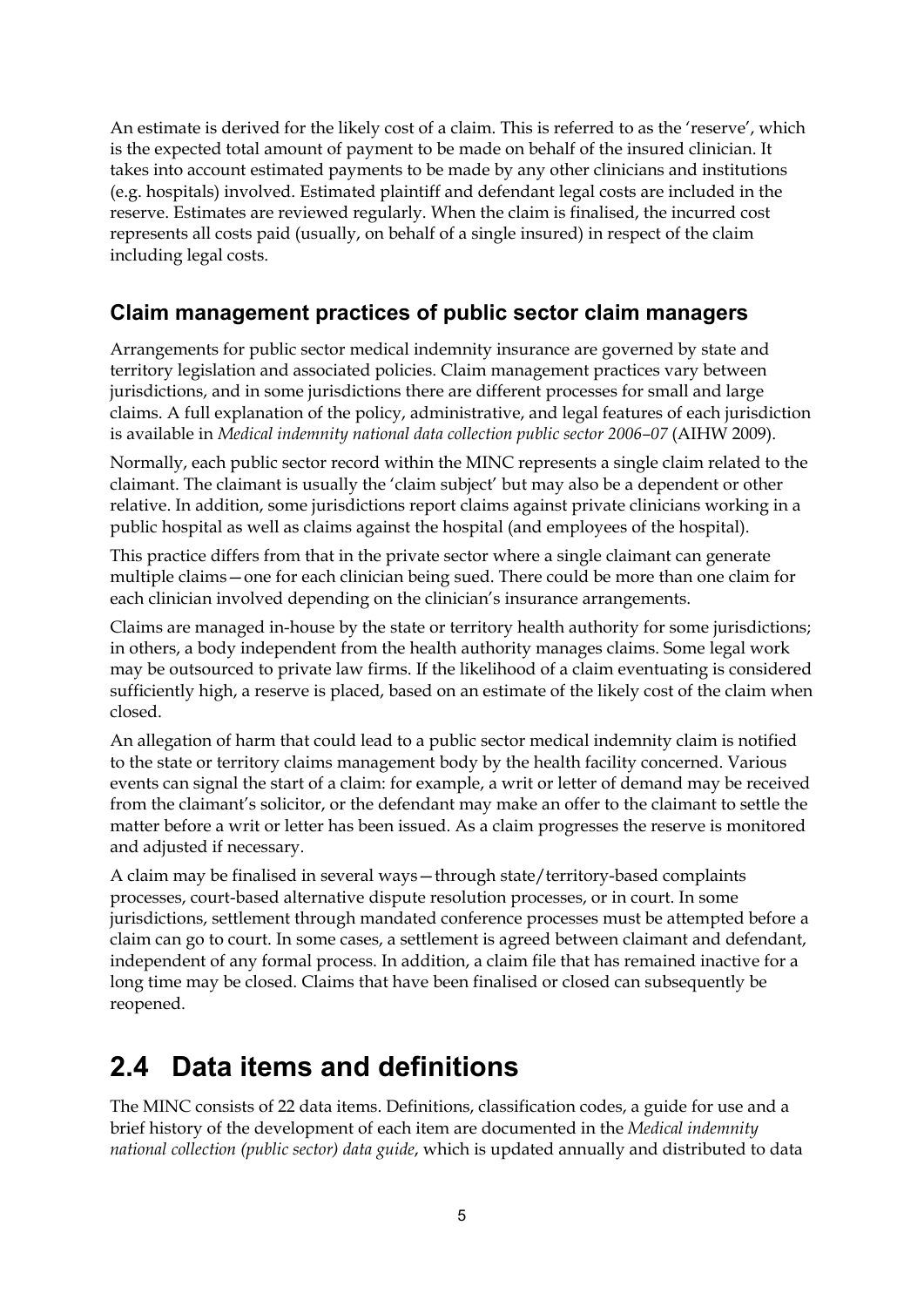providers. For details see the 2004–05 data guide published on the AIHW website (AIHW 2006).

Many of the data items collected by ISA are similar to MINC data items. However, not all ISA data items can be mapped to MINC data items and only those data items which are defined similarly in both collections have been chosen for inclusion in the combined sector reports. The MINC data items which map to ISA items are outlined in Table 2.1. Some explanation is also included where data items do not map precisely.

Definitions of key terms used in this report as endorsed by the MINC CC are presented in Table 2.2.

| <b>MINC data item</b>                                        | <b>ISA data item</b>                                        | Definition of MINC and ISA data items and<br>explanation of mapping between collections                                                                                                                                                                                                                               |
|--------------------------------------------------------------|-------------------------------------------------------------|-----------------------------------------------------------------------------------------------------------------------------------------------------------------------------------------------------------------------------------------------------------------------------------------------------------------------|
| 4 Claim subject's year of birth                              | 36 Claimant/patient year of                                 | Year of birth of claim subject at the time of the incident.                                                                                                                                                                                                                                                           |
|                                                              | birth                                                       | This data item is used to calculate claim subject's age at<br>incident using MINC item 10 Date incident occurred and<br>ISA item 9 Date of loss.                                                                                                                                                                      |
| 5 Claim subject's sex                                        | 37 Claimant/patient sex                                     | Sex of the claim subject.                                                                                                                                                                                                                                                                                             |
| 6a Primary incident/allegation<br>type                       | 15 Cause of loss                                            | Description of the area of alleged error, negligence or<br>problem that primarily gave rise to the claim.                                                                                                                                                                                                             |
|                                                              |                                                             | There is concordance between the ISA and the MINC<br>data item.                                                                                                                                                                                                                                                       |
| 8a Primary body<br>function/structure affected               | 16 Body functions or<br>structures affected                 | The primary body function or structure of the claim<br>subject alleged to have been affected.                                                                                                                                                                                                                         |
|                                                              |                                                             | There is concordance between these items.                                                                                                                                                                                                                                                                             |
|                                                              |                                                             | Death is not included in the ISA item, instead being<br>identified using ISA item 17, 'Severity of injury - Patient<br>dies from this incident'.                                                                                                                                                                      |
| 10 Date incident occurred                                    | 9 Date of loss                                              | Date the alleged harm occurred.                                                                                                                                                                                                                                                                                       |
| 14 Specialties of clinicians closely<br>involved in incident | 14.2 Speciality of practitioner<br>at the time the incident | Clinical specialties of the health care providers involved in<br>the alleged harm that gave rise to the claim.                                                                                                                                                                                                        |
|                                                              | occurred                                                    | These items align well between the collections. The ISA<br>specifications have separate codes for several allied<br>health and complementary fields which are subsumed<br>within the MINC category 'Other allied health' (including<br>complementary medicine).                                                       |
|                                                              |                                                             | In the ISA collection, 'student practitioner or intern' is a<br>separate category. MINC codes students based on the<br>speciality they are training in, and classifies interns with<br>'other hospital-based medical practitioners'.                                                                                  |
| 17 Date claim commenced                                      | 10 Date of report                                           | This ISA item is the date on which the matter is notified to<br>the insurer. It may be slightly before or after the date that<br>the claimant takes legal action, which defines 'Date claim<br>commenced' in the MINC collection. Because of this<br>potential discrepancy these two data items are not<br>identical. |
| 18 Date claim file closed                                    | 11 Date finalised                                           | Calendar month and year in which the claim was settled,<br>or a final court decision was delivered or when the claim<br>file was closed because the claim had been inactive for a<br>long time.                                                                                                                       |
|                                                              |                                                             |                                                                                                                                                                                                                                                                                                                       |

<span id="page-13-0"></span>

| Table 2.1: MINC and ISA data items used for this report |  |  |
|---------------------------------------------------------|--|--|
|---------------------------------------------------------|--|--|

(*continued*)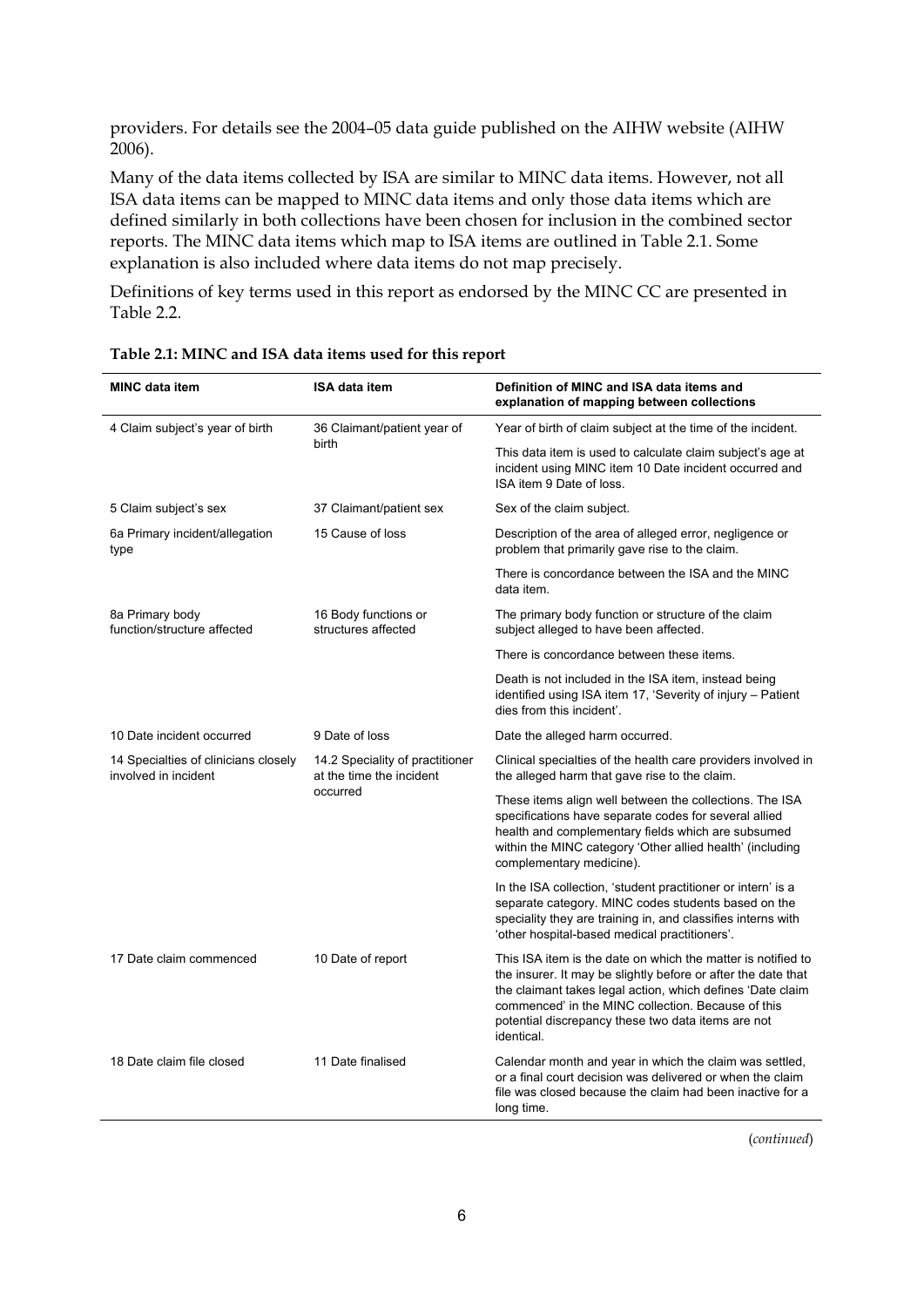| Table 2.1 (continued): MINC and ISA data items used for this report |  |
|---------------------------------------------------------------------|--|
|---------------------------------------------------------------------|--|

| <b>MINC data item</b>                                                                                                                                                                                                                                                       | <b>ISA data item</b>                                                                                | Definition of MINC and ISA data items and<br>explanation of mapping between collections                                                                                                                        |
|-----------------------------------------------------------------------------------------------------------------------------------------------------------------------------------------------------------------------------------------------------------------------------|-----------------------------------------------------------------------------------------------------|----------------------------------------------------------------------------------------------------------------------------------------------------------------------------------------------------------------|
| 19 Mode of claim finalisation<br>Settled through state/territory-based<br>1<br>complaints processes<br>Settled through court-based alternative<br>dispute resolution process<br>Settled through statutorily mandated<br>compulsory conference process<br>Settled-other<br>4 | 18.2 Settlement<br>outcome<br>$A = Award$<br>$X = No$ award<br>$N = Negotiated$<br>$W = With drawn$ | Description of the process by which the claim was<br>finalised.<br>These ISA and MINC data items were mapped as<br>outlined below:<br>MINC mode<br>Settlement<br>of claim<br>outcome<br>(18.2)<br>finalisation |
| Court decision<br>Discontinued<br>6<br>Not yet known                                                                                                                                                                                                                        |                                                                                                     | 5<br>A maps to<br>X maps to<br>5<br>maps to<br>1, 2, 3 or 4<br>N<br>6<br>W maps to                                                                                                                             |
| 20 Total claim size                                                                                                                                                                                                                                                         | 20 Gross payments to<br>date                                                                        | The amount to be paid to the claimant in settlement<br>of the claim, plus defence legal costs, recorded in<br>broad dollar ranges. ISA records exact dollar<br>amounts. These were mapped to MINC ranges.      |
| 21 Status of claim<br>20 Commenced (not yet finalised)<br>30 Finalised-claim file closed<br>32 Structured Settlement—claim file open<br>33 Structured Settlement—claim file closed<br>40 Claim previously closed now reopened                                               | 3 Status at end of<br>reporting period<br>C for Current<br>F for Finalised<br>R for Reopened        | Status of the claim in terms of the stage in the<br>process from commencement to finalisation.<br>MINC category 20 maps to ISA 'C'.<br>MINC categories 30, 32 & 33 map to ISA 'F'.<br>MINC 40 maps to ISA 'R'. |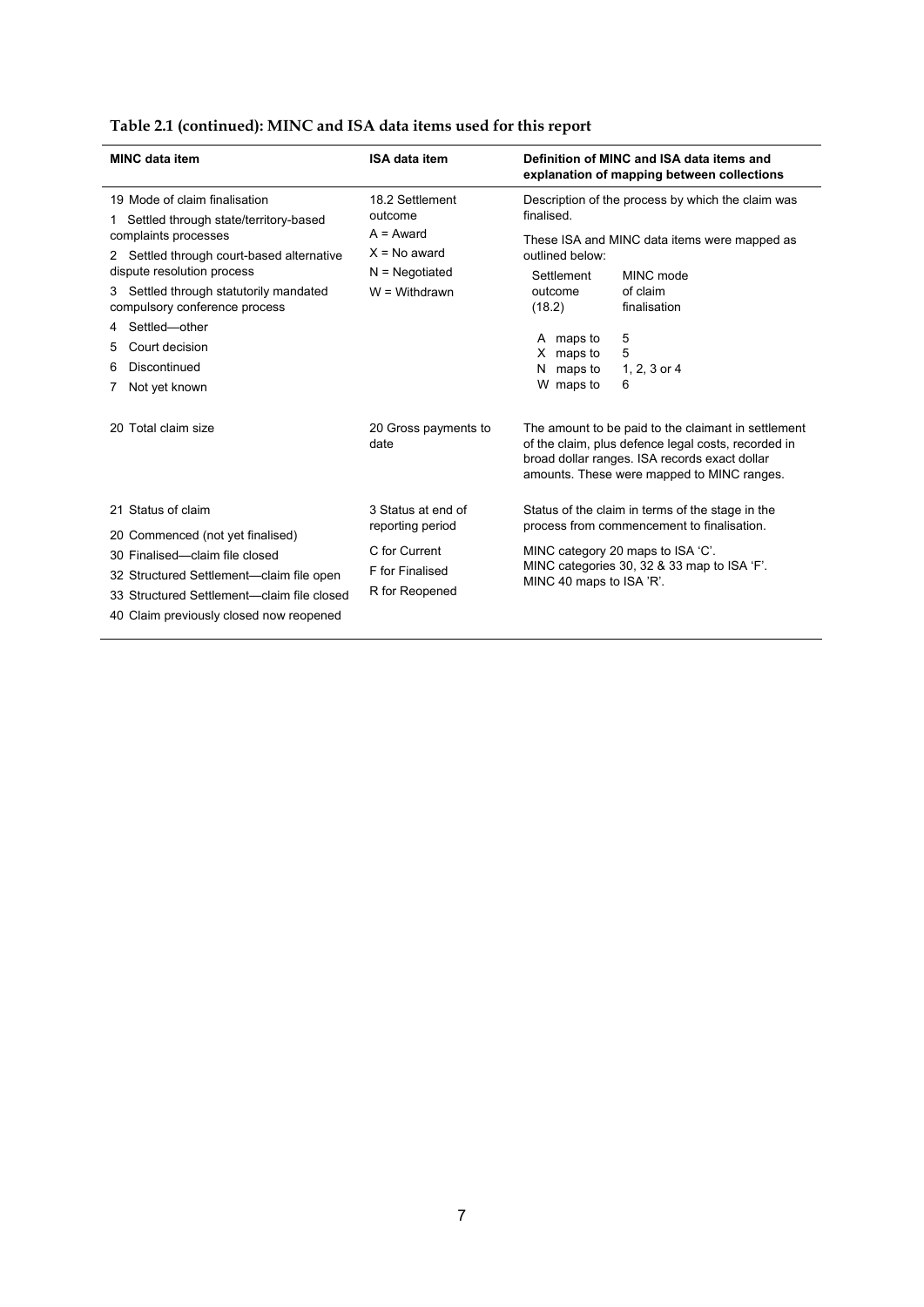<span id="page-15-2"></span>

| Term                      | <b>Definition</b>                                                                                                                                                                                                                                                           |
|---------------------------|-----------------------------------------------------------------------------------------------------------------------------------------------------------------------------------------------------------------------------------------------------------------------------|
| Claim                     | A demand for compensation for harm or other loss that allegedly resulted from health<br>care.                                                                                                                                                                               |
| Claimant                  | The person who has made the claim. The claimant may be the claim subject or some<br>other party claiming for loss allegedly resulting from harm involving health care.                                                                                                      |
| Claim subject             | The person who received the health-care service and was involved in the incident that is<br>the basis for the claim, and who suffered and may have suffered loss as a result of harm.                                                                                       |
| Current claim             | Claim that has yet to be finalised.                                                                                                                                                                                                                                         |
| Finalised claim           | Public sector – A claim which has been closed (total claim size determined), settled or<br>where a final court decision has been made, including claims finalised with total claim size<br>yet to be determined.                                                            |
|                           | Medical Indemnity Insurers – A claim for which no more payments are expected and all<br>expected recoveries have been received from third parties other than re-insurers.                                                                                                   |
| Harm                      | Death, disease, injury, suffering and/or disability experienced by a person.                                                                                                                                                                                                |
| Health care               | Services provided to individuals or communities to promote, maintain, monitor, or restore<br>health.                                                                                                                                                                        |
| Health-care professional  | A person who is registered by a state or territory to provide medical, nursing or allied<br>health care.                                                                                                                                                                    |
| Insured                   | A health-care professional who holds a medical indemnity policy with a medical<br>indemnity insurer or indemnity with a state government. A health-care facility insured<br>under state or territory insurance arrangements.                                                |
| Loss                      | Any adverse consequence of the alleged harm experienced by the claimant, including<br>financial loss.                                                                                                                                                                       |
| Medical indemnity         | A form of professional liability insurance specific to the provision of health care.                                                                                                                                                                                        |
| Medical indemnity claim   | A claim for compensation for harm or other loss that allegedly resulted from health care.                                                                                                                                                                                   |
| Medical indemnity insurer | A body corporate authorised under section 12 of the <i>Insurance Act 1973</i> , or a Lloyd's<br>underwriter within the meaning of that Act, which, in carrying on insurance business in<br>Australia, enters into contracts of insurance providing medical indemnity cover. |
| Other party               | Any party or parties not the direct recipient of health care but claiming loss allegedly<br>resulting from health care.                                                                                                                                                     |
| Reopened claim            | A current claim that had been previously categorised as finalised.                                                                                                                                                                                                          |
| Run-off claim             | A claim made against a medical practitioner who has ceased medical practice and who<br>holds run-off cover with a medical indemnity insurer.                                                                                                                                |
| Run-off cover             | Insurance protection for medical practitioners who have ceased medical practice.                                                                                                                                                                                            |

### <span id="page-15-0"></span>**2.5 Data quality and completeness**

This section provides an overview of data coverage, completeness and quality for the 2006–07 reporting period.

### <span id="page-15-1"></span>**Data coverage**

Data from the MINC public sector collection relate to about 92% of all claims in scope and 80% of finalised claims. The details for some claims which were open during the reporting period have not been coded. Typically, these are claims that had commenced several years prior to the establishment of medical indemnity databases by jurisdictions to record details of claims for the MINC.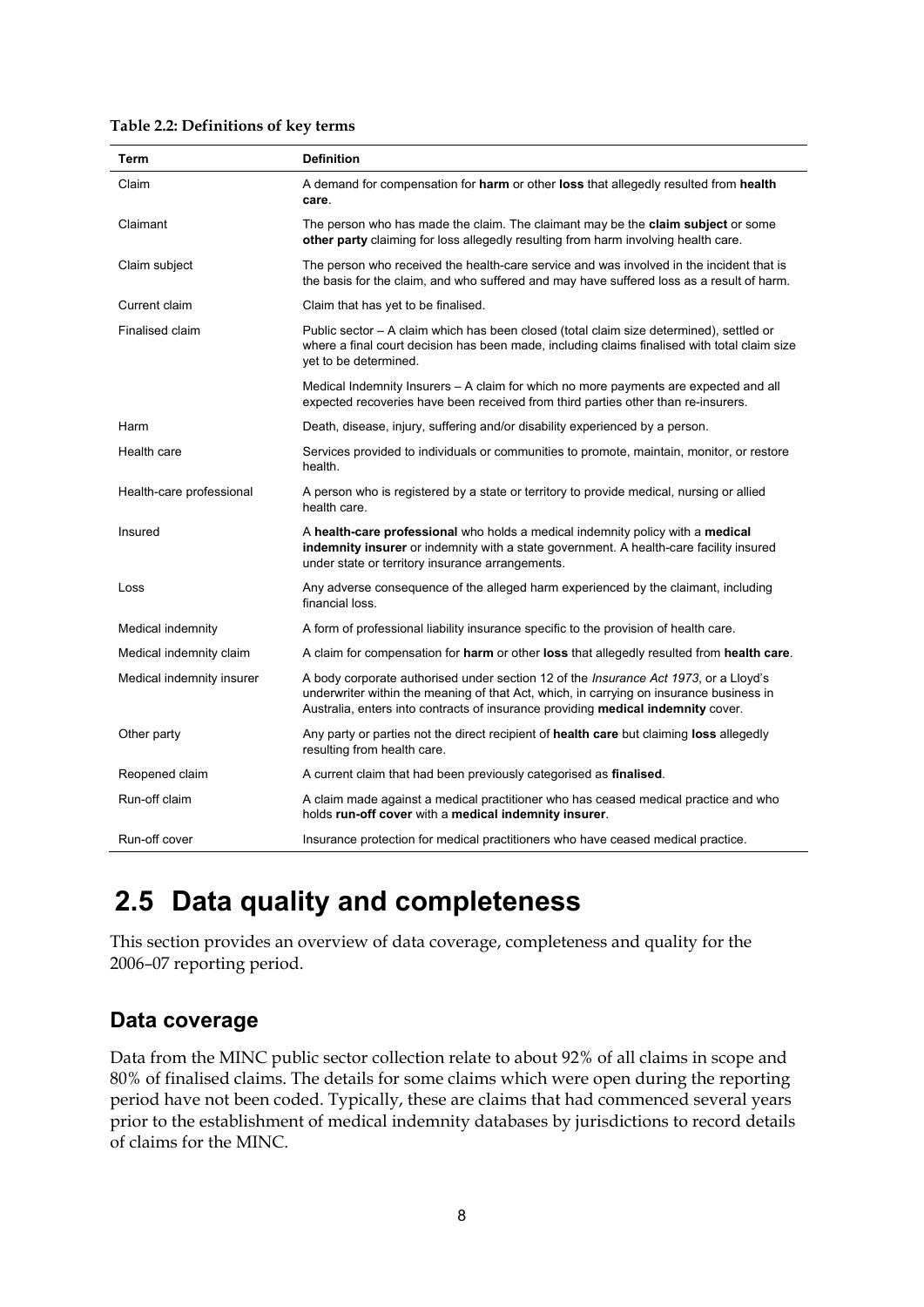Data provided by the private sector for medical indemnity claims are complete; that is, 100% of claims in scope were provided for this report.

### <span id="page-16-0"></span>*Not known* **category**

The category *Not known* is used when the relevant information is not currently available. In some cases, the information is expected to become available as the claim progresses. In others, information is incomplete and likely to remain so over the lifetime of the claim.

The high *Not known* rates for some data items in the private sector have been recognised as a data quality issue. One problem has been the lack of systems and practices required to collect the data for some MINC data items. However, it should be noted that the *Not known* rates have decreased over time as MINC information capture and recording practices have improved.

The data item 'age at incident' had the highest *Not known* rate (20%) for new claims and 17% for finalised claims during 2006–07. These rates have reduced from 28% and 30% respectively during 2005–06 and 30% each for new and finalised claims during 2004–05.

The *Not known* rate for the data item 'primary body function/structure affected' was 3% for finalised and 9% for new claims. The *Not known* rates for these items have reduced from 6% and 13% respectively during 2005–06 and 46% and 11% during 2004–05.

## <span id="page-16-1"></span>**2.6 Ongoing development of the collection**

Currently, the combined public and private sector MINC is limited by the number of comparable data items between the public and private sector collections. A review of the MINC, commissioned by the MIDWG and undertaken in August 2007, recommended that priority be given to improving the national reporting of medical indemnity on a consistent basis across the public and private sectors.

Review of the definitions of MINC data items indicates that there is scope for a better alignment across the two sectors. However, some items cannot be compared and hence a comprehensive common set of definitions across both collections remains a long-term objective.

The medical indemnity data currently included in the MINC do not extend to claims which are made against private hospitals. The possibility of including these data in the future will be explored in order to achieve a more comprehensive view of medical indemnity claims across the combined public and private sectors.

The format of this report has not changed significantly since the publication of *A national picture of medical indemnity claims in Australia 2004-05* (AIHW 2007). As the concordance between the public and private sector collections improves over the coming years, this report could expand to incorporate the reporting of a greater number of MINC data items.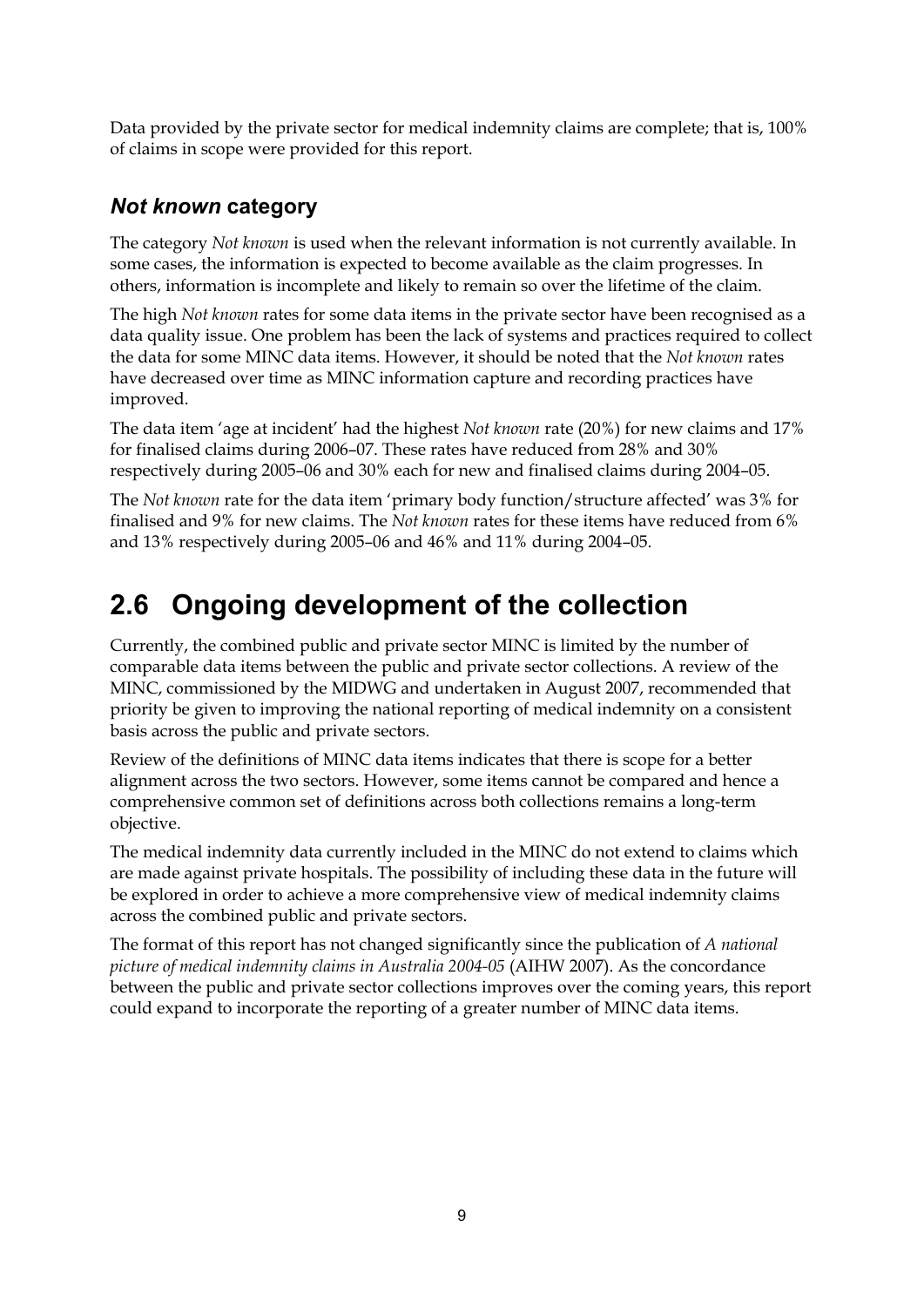# <span id="page-17-0"></span>**3. Claims data for 2006–07**

In this chapter, claims are grouped into four main categories—new claims, current claims, finalised claims, and all claims.

Current claims are claims that remained open at 30 June 2007. Finalised claims are claims that were finalised between 1 July 2006 and 30 June 2007. Reopened claims, as reported in Table 3.1, are the subcategory of current claims that had been deemed finalised before a change in circumstances led to their being reopened. The category of all claims encompasses both current and finalised claims.

New claims are claims with a date of commencement within the reporting period (1 July 2006 to 30 June 2007). They can be either current or finalised claims depending on their status at 30 June 2007.

The results in this report have been presented as proportions rather than the actual number of claims. In part, this is a consequence of the different claims management practices for the two sectors (as discussed in section 2.3), which has implications for how claims are counted in both sectors.

## <span id="page-17-1"></span>**3.1 Claims**

This section provides information on the alleged harm that gave rise to a claim ('primary incident/allegation type') and the professionals alleged to have been directly involved ('specialty of clinician involved').

### <span id="page-17-2"></span>**Primary incident/allegation type**

The data item 'primary incident/allegation type' describes what is alleged to have 'gone wrong'; that is, the area of the alleged error, negligence or problem that was the primary reason for the claim.

During 2006–07, *Procedure* and *Diagnosis* were the most frequently recorded primary incident/allegation type for current (28% and 25% respectively), finalised (34% and 23% respectively) and new claims (27% and 26% respectively) (Table 3.1). The next most frequently recorded primary incident/allegation type was *Treatment* with 11% for current claims and 13% for both finalised and new claims.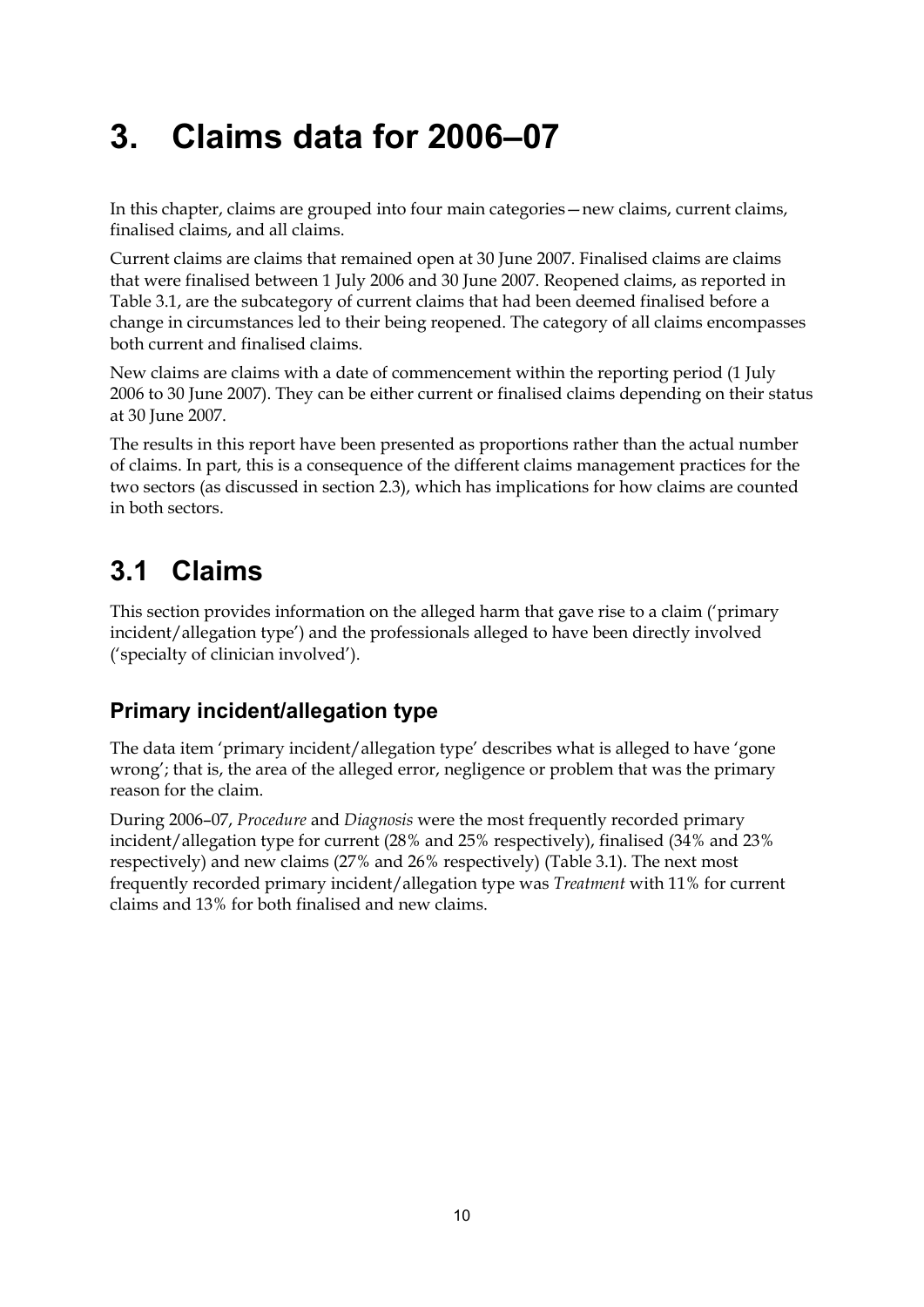#### <span id="page-18-0"></span>**Table 3.1: All claims: status of claim by primary incident/allegation type, at 30 June 2007, Australia (per cent)**

|                                                  |                                                     |          | <b>Status of claim</b> |                                |
|--------------------------------------------------|-----------------------------------------------------|----------|------------------------|--------------------------------|
| Primary incident/ allegation type <sup>(a)</sup> | <b>New claims</b><br>(1 July 2006-<br>30 June 2007) | Reopened | <b>Finalised</b>       | Claims open at<br>30 June 2007 |
| Anaesthetic                                      | 3.6                                                 | 2.3      | 3.3                    | 2.8                            |
| Blood / blood product-related                    | 0.3                                                 | 1.7      | 1.1                    | 0.6                            |
| Consent                                          | 4.0                                                 | 4.0      | 3.7                    | 3.7                            |
| Device failure                                   | 0.2                                                 | 1.2      | 0.5                    | 0.4                            |
| Diagnosis                                        | 26.1                                                | 23.1     | 22.7                   | 24.7                           |
| General duty of care issues                      | 5.2                                                 | 6.4      | 6.5                    | 9.2                            |
| Infection control                                | 0.5                                                 | 0.6      | 1.4                    | 1.3                            |
| Medication-related                               | 5.6                                                 | 5.8      | 5.0                    | 5.1                            |
| Procedure                                        | 26.7                                                | 33.5     | 33.9                   | 27.9                           |
| Treatment                                        | 12.8                                                | 13.3     | 12.5                   | 11.1                           |
| Other                                            | 5.1                                                 | 6.4      | 8.1                    | 9.2                            |
| Not yet known                                    | 9.8                                                 | 1.7      | 1.3                    | 3.9                            |
| Total                                            | 100.0                                               | 100.0    | 100.0                  | 100.0                          |

(a) See Appendix 1 for an explanation of the primary incident/allegation type categories of *Consent*, *Medication-related*, *Procedure*, *Treatment* and *Other*.

*Notes:* 

2. Reopened claims include claims that have previously been recorded as finalised, but have then been reopened and are active.

3. Structured settlements are included here in the finalised claims category.

<sup>1.</sup> Finalised claims in the MINC (PS) include claims which have been closed (and total claim size determined) or, where a final court decision has been made, including claims finalised with total claim size yet to be determined. Finalised claims in the MINC (MII) include claims which are closed and no more payments are expected or all recoveries expected to be received from third parties other than re-insurers have been received (a claim may be finalised even though re-insurance recoveries are outstanding).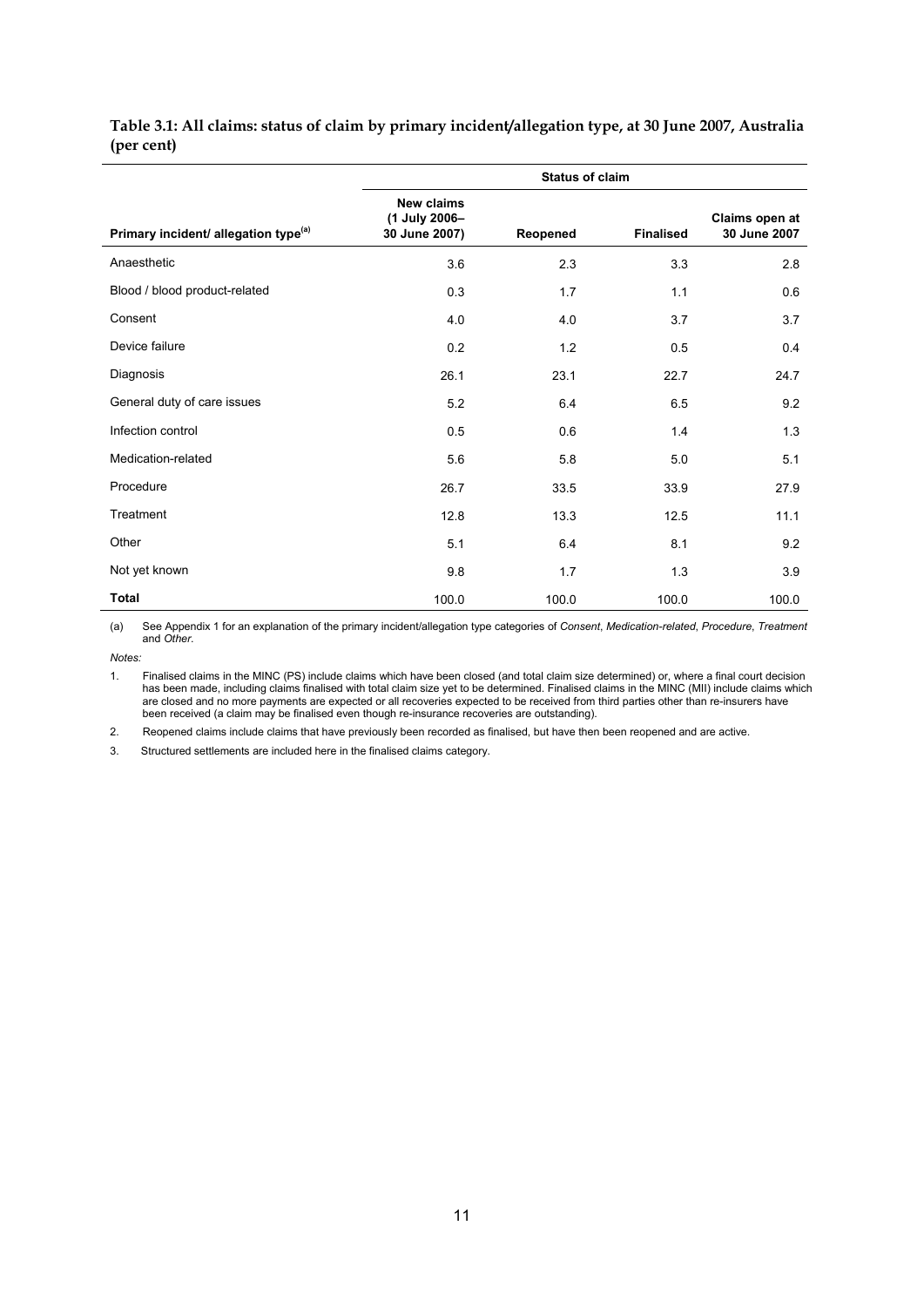### <span id="page-19-0"></span>**Specialty of clinician**

The data item 'specialty of clinician' relates to the health care provider or providers involved in an allegation of harm that gave rise to a claim. In the public sector, up to four codes may be selected for this data item to cater for those situations where more than one clinician might have been involved in the allegation of harm. In the private sector, a single clinical specialty is recorded relating to the claim, being the specialty of the policy holder (see Section 2.3 for further information on claim management practices in the public and private sectors).

During 2006–07, the two clinical specialties where *Procedure* was the most common primary incident/allegation type for current and finalised claims were *Gynaecology only* and *General surgery* (Tables 3.2 and 3.3). *Procedure* was recorded for 66% and 77% respectively for current and finalised claims against *Gynaecology only*, and 61% and 71% respectively against *General surgery*. For new claims, *Neurosurgery* and *General surgery* were the two specialties where *Procedure* was the most common primary incident/allegation type, with 63% of claims related to *Procedure* for each (Table 3.4).

*Diagnostic radiology* and *Emergency medicine* were the two clinical specialties where *Diagnosis* was the most common primary incident/allegation type for current, finalised and new claims. During 2006–07 *Diagnosis* was recorded for 69%, 67% and 64% of current, finalised and new claims respectively for the specialty of *Diagnostic radiology*, and 63%, 56% and 63% of claims respectively for the specialty of *Emergency medicine* (Tables 3.2, 3.3 and 3.4).

The primary incident/allegation type *General duty of care* occurred most frequently for claims involving the specialty *Psychiatry* (33% for current claims, 22% for finalised claims and 45% for new claims).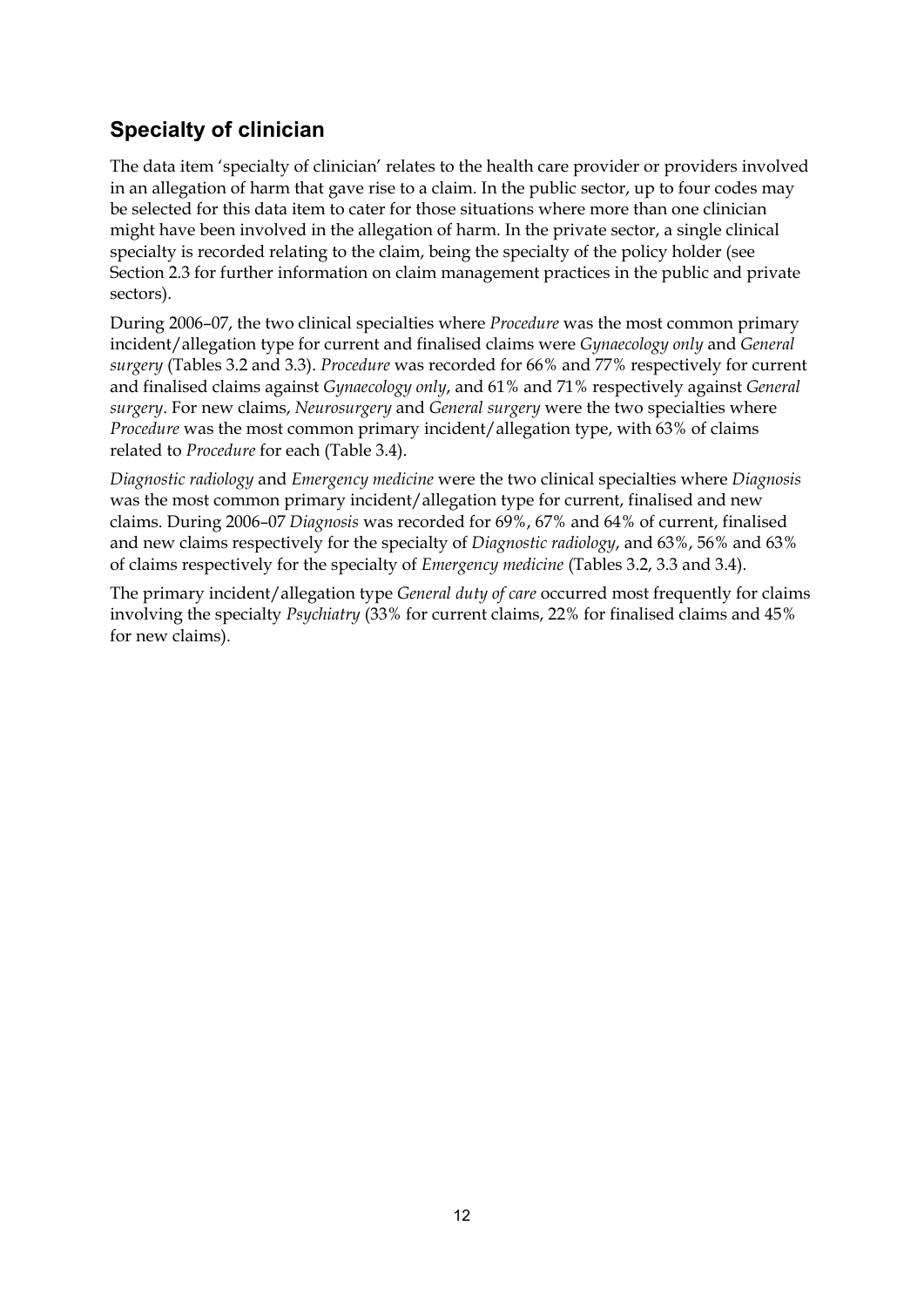Table 3.2: Current claims: specialty of clinician, by primary incident/allegation type, at 30 June 2007, Australia (per cent) **Table 3.2: Current claims: specialty of clinician, by primary incident/allegation type, at 30 June 2007, Australia (per cent)** 

<span id="page-20-0"></span>

|                                                                                                                                                                                                                                                                                                                     |                  |                                                  |                    |                      |                  |                            | Primary incident/allegation type |                        |           |                   |                |                  |       |
|---------------------------------------------------------------------------------------------------------------------------------------------------------------------------------------------------------------------------------------------------------------------------------------------------------------------|------------------|--------------------------------------------------|--------------------|----------------------|------------------|----------------------------|----------------------------------|------------------------|-----------|-------------------|----------------|------------------|-------|
| Specialty of clinician(s) <sup>(a)</sup>                                                                                                                                                                                                                                                                            | Anaesthetic      | product-<br>related<br><b>Blood and</b><br>blood | Consent            | failure<br>Device    | <b>Diagnosis</b> | duty of<br>care<br>General | Infection<br>control             | related<br>Medication- | Procedure | Treatment         | Other          | ĕ<br>known       | Total |
| Anaesthetics                                                                                                                                                                                                                                                                                                        | 49.8             | 0.4                                              | $\overline{0}$     | 0.4                  | 4.0              | 6.3                        | $\frac{3}{2}$                    | 4.5                    | 17.5      | 40                | 67             | 40               | 100.0 |
| Cardiology                                                                                                                                                                                                                                                                                                          | 0.0              | $\ddot{.}$                                       | 4.0                | $\overline{0}$ .     | 42.7             | $\overline{6}$ .7          | $\overline{0}$ .                 | $\frac{0}{8}$          | 14.7      | <b>16.0</b>       | 53             | $\tilde{c}$      | 100.0 |
| Diagnostic radiology                                                                                                                                                                                                                                                                                                | 0.6              | 0.6                                              | $\overline{0}$     | $\overline{0}$ .     | 69.0             | 51                         | 0.6                              | $\frac{3}{2}$          | 12.7      | 2.5               | 51             | 2.5              | 100.0 |
| Emergency medicine                                                                                                                                                                                                                                                                                                  | $\overline{0}$ . | 0.0                                              | $\frac{3}{2}$      | $\overline{0}$ .     | 63.3             | $6\overline{4}$            | $\overline{0}$ .                 | 3.9                    | 61        | 17.4              | $\frac{3}{1}$  | 13               | 100.0 |
| General and internal medicine                                                                                                                                                                                                                                                                                       | $\overline{4}$   | $\overline{0}$                                   | $\frac{4}{4}$      | $\frac{1}{4}$        | 31.9             | 3.9                        | $\overline{0}$ .                 | 83                     | 0.7       | 20.8              | 6.9            | 4.2              | 100.0 |
| General practice-non-procedural                                                                                                                                                                                                                                                                                     | $\tilde{\circ}$  | $\overline{0}$                                   | $\overline{4}$     | 5                    | 36.3             | 15.1                       | $\frac{8}{2}$                    | $\overline{8}$         | 67        | 9.6               | 16.5           | 4.3              | 100.0 |
| General practice-procedural                                                                                                                                                                                                                                                                                         | $\frac{6}{1}$    | $\frac{0}{0}$                                    | ი<br>თ             | $\frac{1}{\sqrt{2}}$ | 28.8             | 6.1                        | $\frac{3}{2}$                    | 6.4                    | 24.4      | $\overline{9}$ .0 | 10.6           | $\ddot{.}$       | 100.0 |
| General surgery                                                                                                                                                                                                                                                                                                     | 2.3              | $\frac{0}{0}$                                    | 3.5                | $0.\overline{2}$     | 13.3             | 4.7                        | 0.4                              | $\frac{6}{1}$          | 60.9      | 7.4               | 3.3            | 2.3              | 100.0 |
| Gynaecology only                                                                                                                                                                                                                                                                                                    | 0.5              | $\frac{0}{0}$                                    | 7.7                | 2.4                  | 7.7              | $\overline{0}$ .           | 0.0                              | 2.4                    | 66.3      | 5.3               | 3.8            | $3.\overline{8}$ | 100.0 |
| Neurosurgery                                                                                                                                                                                                                                                                                                        | $\frac{1}{2}$    | $\frac{0}{0}$                                    | $\overline{3}$     | $\overline{0}$       | 14.6             | 4.2                        | $\overline{21}$                  | $\overline{21}$        | 56.3      | 12.5              | $\overline{3}$ | 0.0              | 100.0 |
| Obstetrics & gynaecology                                                                                                                                                                                                                                                                                            | $\frac{2}{1}$    | $\frac{0}{2}$                                    | 2.5                | $\overline{0}$       | 13.9             | 6.2                        | $\overline{0}$                   | $\frac{1}{2}$          | 43.0      | 18.5              | 9.2            | $\frac{1}{2}$    | 100.0 |
| Orthopaedic surgery                                                                                                                                                                                                                                                                                                 | $\frac{6}{1}$    | 0.5                                              | 54                 | $\frac{0}{2}$        | 15.1             | 4.9                        | $\frac{4}{3}$                    | $\ddot{6}$             | 513       | 10.4              | 3.8            | $\frac{0}{1}$    | 100.0 |
| Psychiatry                                                                                                                                                                                                                                                                                                          | $\overline{0}$   | $\overline{0}$                                   | $\overline{3}$ .0  | $\overline{0}$ .     | 17.7             | 32.5                       | $\overline{0}$ .                 | 7.4                    | 2.5       | 12.3              | 20.7           | 3.9              | 100.0 |
| Urology                                                                                                                                                                                                                                                                                                             | $\overline{0}$ . | $\overline{0}$                                   | ю<br>∞             | $\overline{0}$       | $\frac{0}{11}$   | 34                         | 51                               | $\overline{5}$         | 47.5      | $\frac{0}{11}$    | 34             | 3.4              | 100.0 |
| Other hospital-based medical<br>practitioner <sup>(b)</sup>                                                                                                                                                                                                                                                         | $\frac{5}{1}$    | $\overline{4}$                                   | $\mathbf{v}$<br>Ń۰ | $\frac{2}{3}$        | 22.7             | 10.5                       | 2.7                              | 6.6                    | 27.4      | 15.9              | 6.2            | 2.7              | 100.0 |
| Other specialties                                                                                                                                                                                                                                                                                                   | $\frac{8}{1}$    | $\frac{8}{2}$                                    | ∞<br>∞             | $0.\overline{3}$     | 24.5             | $\overline{7}$ .0          | $\frac{0}{1}$                    | 3.3                    | 30.0      | 8.5               | 11.5           | 2.7              | 100.0 |
| Total <sup>(c)</sup>                                                                                                                                                                                                                                                                                                | 2.8              | ە<br>ö                                           | 3.5                | $\overline{a}$       | 25.4             | 9.3                        | 1.3                              | 5.0                    | 27.5      | 11.4              | 8.9            | 3.8              | 100.0 |
| There was also a small proportion of claims with clinician specialty categorised as Not applicable, indicating that there was no clinical staff involvement, or as Not known. Data for these claims are not individually<br>lietad but ara included in the nercentages presented in the hottom row<br>$\widehat{a}$ |                  |                                                  |                    |                      |                  |                            |                                  |                        |           |                   |                |                  |       |

listed but are included in the percentages presented in the bottom row. listed but are included in the percentages presented in the bottom row.

Other hospital-based medical practitioner includes junior doctors, resident doctors, house officers and other clinicians who do not have a specialty. (b) *Other hospital-based medical practitioner* includes junior doctors, resident doctors, house officers and other clinicians who do not have a specialty.

The cited percentages refer to the recorded instances of clinician involvement. Up to four clinician specialties can be recorded for a single public sector claim, and so the recorded instances of clinician involvement<br>slig (c) The cited percentages refer to the recorded instances of dinician involvement. Up to four clinician specialties can be recorded for a single public sector claim, and so the recorded instances of clinician involvement slightly exceed the number of claims. Accordingly the cited percentages differ slightly from those given for current claims in Table 3.1.  $\widehat{e}$   $\widehat{e}$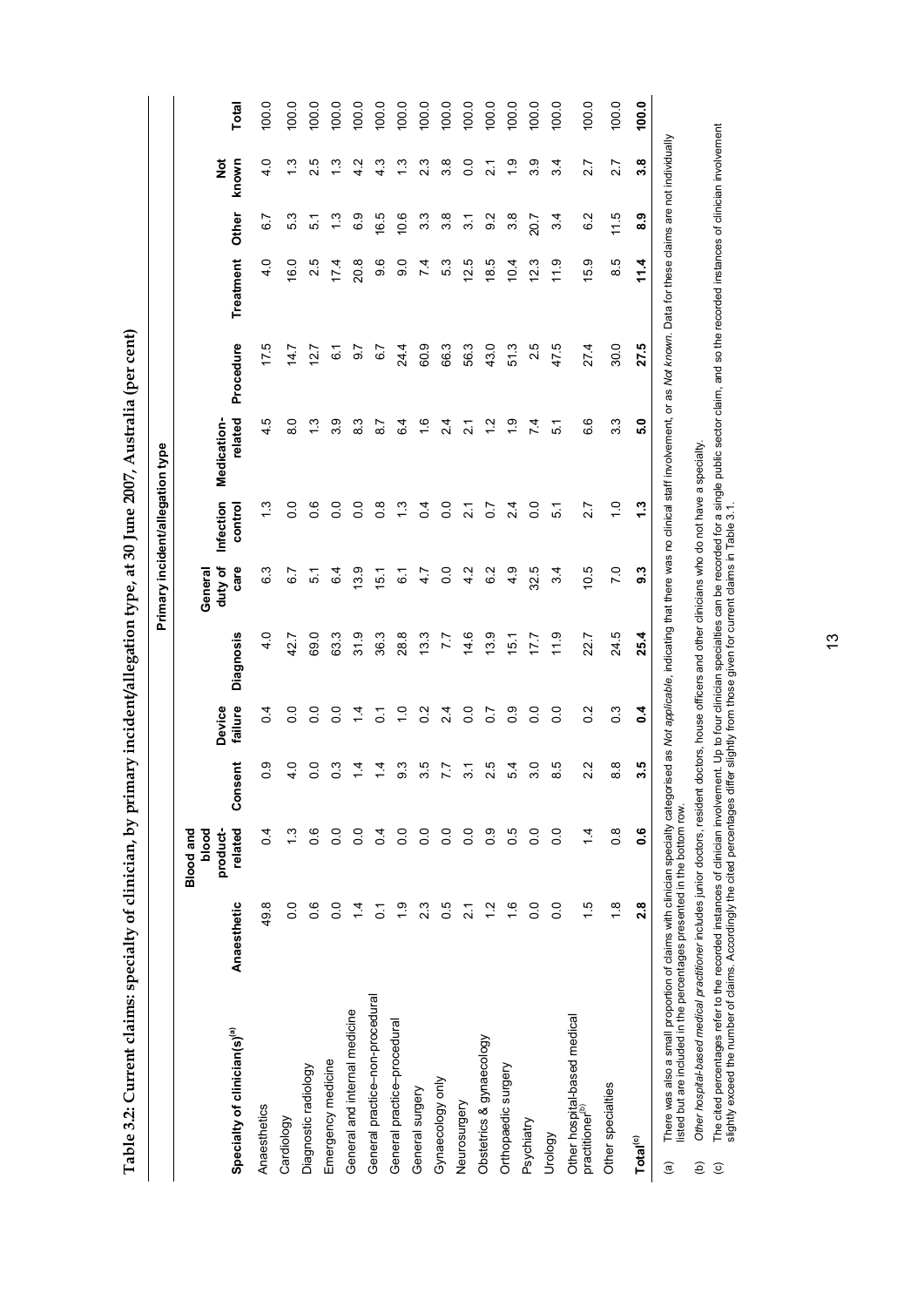| $\mathbf{\ddot{i}}$      |
|--------------------------|
| ţ                        |
|                          |
| <b>ACCO</b>              |
| !                        |
| יו<br>י                  |
|                          |
| $\ddot{\phantom{a}}$     |
| $\overline{\phantom{a}}$ |
| $\mathbf{I}$             |
| l                        |
| <b>11:45</b>             |
| )                        |
|                          |
|                          |
|                          |
| ;<br>;                   |
| $\vdots$                 |
| $\overline{a}$           |
|                          |
|                          |
|                          |
| <b>Ity</b> of clinic     |
|                          |
| l                        |
|                          |
|                          |
|                          |
| ֡֡֡֡֡֡֡֡                 |
|                          |
|                          |
|                          |

<span id="page-21-0"></span>

|                                                                                                                                                                                                                                           |                  |                                                  |                   |                   |                  |                            | Primary incident/allegation type |                        |                 |               |                  |                        |       |
|-------------------------------------------------------------------------------------------------------------------------------------------------------------------------------------------------------------------------------------------|------------------|--------------------------------------------------|-------------------|-------------------|------------------|----------------------------|----------------------------------|------------------------|-----------------|---------------|------------------|------------------------|-------|
| Specialty of clinician(s) <sup>(a)</sup>                                                                                                                                                                                                  | Anaesthetic      | product-<br>related<br><b>Blood and</b><br>blood | onsent<br>ပ       | failure<br>Device | <b>Diagnosis</b> | duty of<br>care<br>General | Infection<br>control             | related<br>Medication- | Procedure       | Treatment     | Other            | known<br>$\frac{5}{2}$ | Total |
| Anaesthetics                                                                                                                                                                                                                              | 59.1             | $\frac{8}{1}$                                    | $\frac{8}{1}$     | $\frac{0}{2}$     | 6.4              | 23                         | $\frac{6}{1}$                    | $\frac{2}{1}$          | 17.5            | $\frac{4}{1}$ | 4.7              | 0.6                    | 100.0 |
| Cardiology                                                                                                                                                                                                                                | 0.0              | 0.0                                              | 0.0               | $\overline{0}$ .  | 27.5             | 2.5                        | $\overline{0}$                   | 75                     | 45.0            | 7.5           | $\overline{0}$ . | $\overline{0}$         | 100.0 |
| Diagnostic radiology                                                                                                                                                                                                                      | $\overline{0}$ . | $\frac{0}{0}$                                    | 0.0               | $\frac{0}{1}$     | 67.3             | 3.7                        | 0.9                              | $\frac{0}{1}$          | 13.1            | 6.5           | 4.7              | $\overline{0}$         | 100.0 |
| Emergency medicine                                                                                                                                                                                                                        | $\overline{0}$ . | $\overline{0}$                                   | $\overline{0}$ .7 | $\overline{0}$ .  | 56.0             | 51                         | ᡓ                                | 3.6                    | 5.1             | 24.4          | 2.2              | $\overline{0}$         | 100.0 |
| General and internal medicine                                                                                                                                                                                                             | $\overline{0}$   | $\frac{0}{2}$                                    | $\overline{0}$ .  | $\overline{0}$ .  | 294              | $\frac{8}{8}$              | 1.5                              | 26.5                   | 5.9             | 16.2          | 10.3             | $\frac{5}{1}$          | 100.0 |
| General practice-non-procedural                                                                                                                                                                                                           | 0.5              | ⊵                                                | $\ddot{ }$ :      | $0.\overline{3}$  | 40.2             | 10.3                       | 0.5                              | $\frac{8}{8}$          | $\overline{74}$ | 10.3          | 17.1             | $\frac{1}{1}$          | 100.0 |
| General practice-procedural                                                                                                                                                                                                               | 4.0              | $\frac{0}{2}$                                    | 0.9               | $\frac{0}{\tau}$  | 23.8             | 4.0                        | 0.5                              | 7.4                    | 24.3            | $\frac{4}{9}$ | 13.9             | $\frac{0}{1}$          | 100.0 |
| General surgery                                                                                                                                                                                                                           | $\frac{2}{1}$    | $\overline{0}$                                   | $\frac{8}{1}$     | 0.4               | 14.2             | $\frac{8}{1}$              | $\frac{2}{1}$                    | $\frac{8}{2}$          | 71.1            | 5.9           | $\frac{4}{4}$    | 0.4                    | 100.0 |
| Gynaecology only                                                                                                                                                                                                                          | $\overline{0}$   | $\overline{0}$                                   | 4.0               | $\overline{0}$    | 4.7              | 67                         | $\overline{0}$                   | $\overline{0}$         | 77.2            | 54            | $\overline{0}$   | $\overline{0}$         | 100.0 |
| Neurosurgery                                                                                                                                                                                                                              | $\frac{0}{0}$    | $\frac{0}{0}$                                    | $\overline{0}$ .  | $\overline{0}$    | 17.8             | 2.2                        | $\overline{0}$                   | 2.2                    | 64.4            | 6.7           | 2.2              | $4\overline{4}$        | 100.0 |
| Obstetrics & gynaecology                                                                                                                                                                                                                  | $\frac{0}{1}$    | 0.5                                              | 3.9               | 0.5               | 12.7             | 3.9                        | 0.5                              | 0.5                    | 56.4            | 15.2          | 2.9              | $\frac{0}{2}$          | 100.0 |
| Orthopaedic surgery                                                                                                                                                                                                                       | $0.\overline{8}$ | $\frac{8}{2}$                                    | 6.5               | $\frac{5}{1}$     | 10.0             | 23                         | 5.8                              | 1.5                    | 60.4            | $\frac{8}{6}$ | 1.5              | $\frac{0}{2}$          | 100.0 |
| Psychiatry                                                                                                                                                                                                                                | 0.0              | $\frac{4}{3}$                                    | $\frac{6}{1}$     | $\overline{0}$ .  | 16.3             | 22.3                       | $\overline{0}$                   | 6.6                    | 0.6             | 24.7          | 23.5             | 3.0                    | 100.0 |
| Urology                                                                                                                                                                                                                                   | 0.0              | $\frac{0}{0}$                                    | 12.2              | $\overline{0}$    | 10.2             | 10.2                       | $\overline{0}$                   | $\frac{1}{4}$          | 53.1            | 8.2           | $\frac{0}{2}$    | $\frac{0}{2}$          | 100.0 |
| Other hospital-based medical<br>practitioner(b)                                                                                                                                                                                           | $\frac{6}{1}$    | 2.5                                              | $\frac{8}{2}$     | $\overline{a}$    | 14.3             | 0.6                        | 22                               | 7.2                    | 33.0            | 20.6          | 4.3              | $\frac{7}{7}$          | 100.0 |
| Other specialties                                                                                                                                                                                                                         | 0.5              | 0.5                                              | 10.5              | $\overline{0}$ .  | 23.6             | 3.9                        | $\frac{3}{2}$                    | 5.0                    | 33.9            | 6.8           | 14.2             | $\frac{8}{2}$          | 100.0 |
| $\mathsf{Tota}^{(c)}$                                                                                                                                                                                                                     | 3.4              | 11                                               | 3.7               | 0.5               | 22.6             | 6.6                        | 1.3                              | 51                     | 33.8            | 12.9          | 7.6              | 1.3                    | 100.0 |
| There was also a small proportion of claims with clinician specialty categorised as Not applicable, indicating that there was no clinical staff involvement, or as Not known. Data for these claims are not individually<br>$\widehat{a}$ |                  |                                                  |                   |                   |                  |                            |                                  |                        |                 |               |                  |                        |       |

listed but are included in the percentages presented in the bottom row. listed but are included in the percentages presented in the bottom row.

Other hospital-based medical practitioner includes junior doctors, resident doctors, house officers and other clinicians who do not have a specialty. (b) *Other hospital-based medical practitioner* includes junior doctors, resident doctors, house officers and other clinicians who do not have a specialty.  $\widehat{e}$   $\widehat{e}$ 

The cited percentages refer to the recorded instances of clinician involvement. Up to four clinician specialties can be recorded for a single public sector claim, and so the recorded instances of clinician involvement<br>slig (c) The cited percentages refer to the recorded instances of dinician involvement. Up to four clinician specialties can be recorded for a single public sector claim, and so the recorded instances of clinician involvement slightly exceed the number of claims. Accordingly the cited percentages differ slightly from those given for finalised claims in Table 3.1.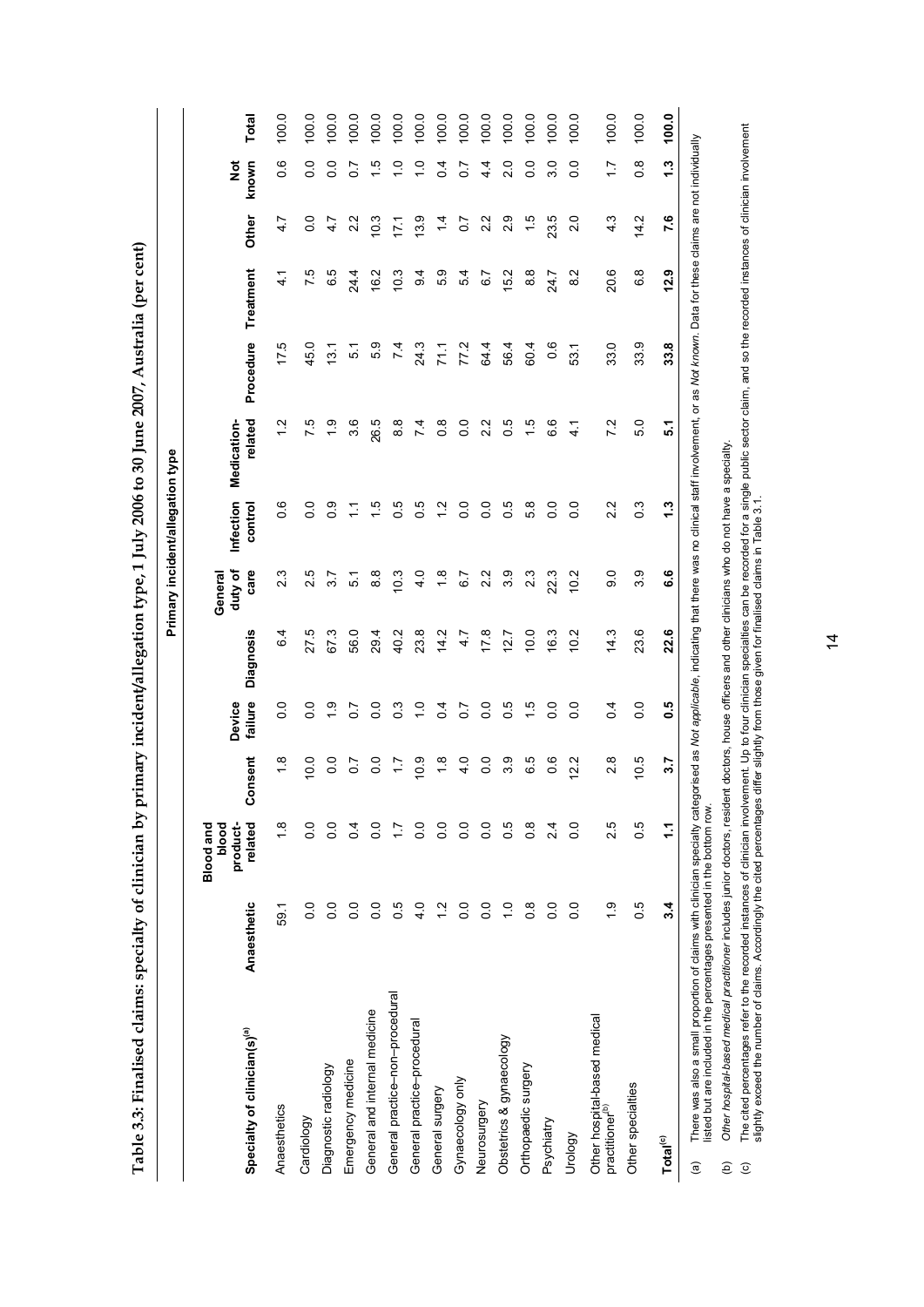<span id="page-22-0"></span>

|                                                                                                                                                                                                                                                 |                  |                                                  |                      |                   |                 |                            | Primary incident/allegation type |                        |                  |                  |                       |                        |       |
|-------------------------------------------------------------------------------------------------------------------------------------------------------------------------------------------------------------------------------------------------|------------------|--------------------------------------------------|----------------------|-------------------|-----------------|----------------------------|----------------------------------|------------------------|------------------|------------------|-----------------------|------------------------|-------|
| Specialty of clinician(s) <sup>(a)</sup>                                                                                                                                                                                                        | Anaesthetic      | related<br>blood<br>product-<br><b>Blood and</b> | Consent              | failure<br>Device | Diagnosis       | duty of<br>care<br>General | Infection<br>control             | related<br>Medication- | Procedure        | Treatment        | Other                 | $\frac{5}{2}$<br>known | Total |
| Anaesthetics                                                                                                                                                                                                                                    | 65.6             | 0.0                                              | $\overline{21}$      | $\overline{0}$    | Ņ<br>4.         | $\frac{0}{1}$              | $\overline{0}$                   | $\frac{1}{1}$          | 14.6             | 4.2              | $\overline{0}$        | 73                     | 100.0 |
| Cardiology                                                                                                                                                                                                                                      | $\overline{0}$ . | 0.0                                              | 6.9                  | $\overline{0}$    | 37.9            | 3.4                        | 0.0                              | 6.9                    | 24.1             | 17.2             | 3.4                   | $\frac{0}{2}$          | 100.0 |
| Diagnostic radiology                                                                                                                                                                                                                            | $\overline{0}$ . | 0.0                                              | 0.0                  | $\overline{0}$ .  | 63.6            | 4.5                        | $\overline{0}$ .                 | $\overline{0}$         | 16.7             | 4.5              | 4.5                   | 61                     | 100.0 |
| Emergency medicine                                                                                                                                                                                                                              | $\overline{0}$ . | $\overline{0}$ .                                 | 0.5                  | $\overline{0}$ .  | 63.4            | 5.9                        | $\frac{0}{0}$                    | 2.7                    | 7.5              | 16.1             | Ξ                     | 2.7                    | 100.0 |
| General and internal medicine                                                                                                                                                                                                                   | 3.8              | 3.8                                              | $\overline{0}$       | $\overline{0}$    | 15.4            | 7.7                        | $\frac{0}{0}$                    | 7.7                    | 7.7              | 38.5             | 3.8                   | 11.5                   | 100.0 |
| General practice-non-procedural                                                                                                                                                                                                                 | $\overline{0}$ . | 0.6                                              | 0.6                  | $\overline{0}$ .  | 38.2            | $\overline{6}$             | $0.\overline{3}$                 | 8.5                    | $\overline{9}$ . | 12.7             | 8.5                   | 15.5                   | 100.0 |
| General practice-procedural                                                                                                                                                                                                                     | 2.0              | $\overline{0}$ .                                 | 17.2                 | $\frac{0}{1}$     | 23.2            | $\frac{0}{2}$              | $\overline{0}$ .                 | $\tilde{6}$            | 24.2             | $\overline{9}$ . | 10.1                  | 5.1                    | 100.0 |
| General surgery                                                                                                                                                                                                                                 | 0.5              | 0.0                                              | $\overline{21}$      | 0.0               | 15.5            | $\frac{6}{1}$              | $\overline{0}$                   | 2.7                    | 62.6             | 5.9              | 2.7                   | 6.4                    | 100.0 |
| Gynaecology only                                                                                                                                                                                                                                | 0.0              | 0.0                                              | 9.6                  | $\frac{4}{4}$     | 11.0            | $\frac{0}{0}$              | $\overline{0}$                   | $\frac{4}{4}$          | 57.5             | 8.2              | 2.7                   | $\frac{2}{8}$          | 100.0 |
| Neurosurgery                                                                                                                                                                                                                                    | 3.7              | 0.0                                              | 0.0                  | $\overline{0}$    | $\overline{74}$ | 74                         | $\frac{0}{0}$                    | 74                     | 63.0             | $\frac{1}{11}$   | $\overline{0}$        | $\overline{0}$         | 100.0 |
| Obstetrics & gynaecology                                                                                                                                                                                                                        | $\tilde{c}$      | $\overline{0}$ .                                 | $\frac{1}{\sqrt{2}}$ | $\overline{0}$    | 20.0            | 4.2                        | $\tilde{\cdot}$                  | $\tilde{\cdot}$        | 42.1             | 15.8             | $\tilde{\mathcal{L}}$ | 11.6                   | 100.0 |
| Orthopaedic surgery                                                                                                                                                                                                                             | $\overline{4}$   | 0.0                                              | 4.8                  | $\frac{4}{4}$     | 0.9             | 3.4                        | $\overline{4}$                   | 2.7                    | 58.5             | 12.9             | 0.7                   | 2.0                    | 100.0 |
| Psychiatry                                                                                                                                                                                                                                      | 0.0              | $\overline{0}$ .                                 | $\frac{3}{1}$        | $\overline{0}$ .  | 12.0            | 45.3                       | $\frac{0}{0}$                    | 6.7                    | $\overline{0}$ . | 16.0             | ე<br>თ                | 9.3                    | 100.0 |
| Urology                                                                                                                                                                                                                                         | $\overline{0}$ . | 0.0                                              | 3.4                  | $\overline{0}$ .  | 13.8            | 3.4                        | $\frac{0}{0}$                    | $\frac{0}{0}$          | 62.1             | 13.8             | $\overline{0}$ .      | 3.4                    | 100.0 |
| Other hospital-based medical<br>practitioner <sup>(b)</sup>                                                                                                                                                                                     | $\frac{2}{1}$    | $\frac{1}{4}$                                    | 2.0                  | $\frac{0}{2}$     | 21.7            | 8.6                        | $\frac{6}{1}$                    | 3.5                    | 30.3             | $\overline{9}$ . | 3.9                   | 6.5                    | 100.0 |
| Other specialties                                                                                                                                                                                                                               | 2.4              | 0.5                                              | $1\overline{4}$      | $\overline{0}$    | 22.7            | $\frac{8}{2}$              | 0.5                              | 2.4                    | 35.1             | 6.6              | 5.2                   | 10.4                   | 100.0 |
| Total <sup>(c)</sup>                                                                                                                                                                                                                            | 3.7              | <b>9.5</b>                                       | 3.5                  | $\frac{2}{3}$     | 25.6            | 5.3                        | $\overline{a}$                   | $\ddot{ }$             | 29.1             | 12.9             | 4.2                   | 9.2                    | 100.0 |
| There was also a small proportion of claims with clinician specialty categorised as Mot applicable, indicable, indicating that there was no clinical staff involvement, or as Not known. Data for these claims are not individ<br>$\widehat{a}$ |                  |                                                  |                      |                   |                 |                            |                                  |                        |                  |                  |                       |                        |       |

**Table 3.4: New claims: specialty of clinician by primary incident/allegation type, 1 July 2006 to 30 June 2007, Australia (per cent)**  Table 3.4: New claims: specialty of clinician by primary incident/allegation type, 1 July 2006 to 30 June 2007, Australia (per cent) listed but are included in the percentages presented in the bottom row. listed but are included in the percentages presented in the bottom row.

(b) *Other hospital-based medical practitioner* includes junior doctors, resident doctors, house officers and other clinicians who do not have a specialty. Other hospital-based medical practitioner includes junior doctors, resident doctors, house officers and other clinicians who do not have a specialty.

The cited percentages refer to the recorded instances of clinician involvement. Up to four clinician specialties can be recorded for a single public sector claim, and so the recorded instances of clinician involvement<br>slig (c) The cited percentages refer to the recorded instances of dinician involvement. Up to four clinician specialties can be recorded for a single public sector claim, and so the recorded instances of clinician involvement slightly exceed the number of claims. Accordingly the cited percentages differ slightly from those given for new claims in Table 3.1.  $\widehat{\Theta}$   $\widehat{\Theta}$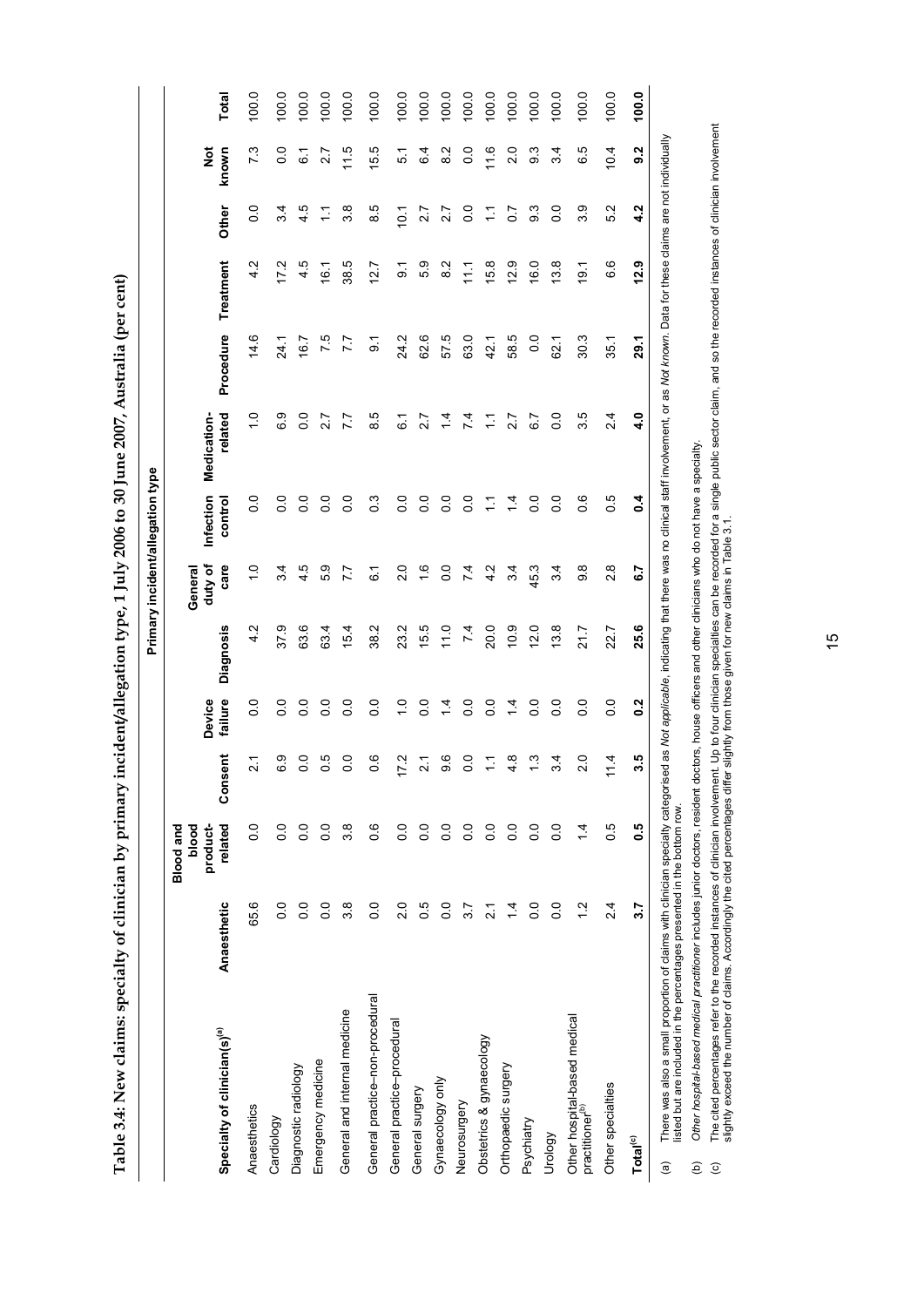### <span id="page-23-0"></span>**Age and sex of claim subject**

The 'age of claim subject' is the age at the time that the alleged harm occurred. During 2006–07, 6% of claim subjects for finalised claims for which the age was known were babies less than 1 year old, 7% were children (1–17 years of age), and the remaining 87% were adults (18+ years of age) (Table 3.5). Of new claims, 5% involved babies, 8% involved children and 87% involved adults (Table 3.6).

A relatively high proportion of claims with a primary incident/allegation type of *Treatment* had the claim subject recorded as a baby or child. Also, *Diagnosis*–related claims involved a higher proportion of children as claim subjects than when the primary incident/allegation type was *Procedure* or *Other*.

|                                                     |      | Age of claim subject at time alleged harm occurred (b) |                   |       |
|-----------------------------------------------------|------|--------------------------------------------------------|-------------------|-------|
| Sex/Primary incident/allegation type <sup>(a)</sup> |      | Baby (<1 year) Child (1-<18 years)                     | Adult (18+ years) | Total |
| <b>Males</b>                                        |      |                                                        |                   |       |
| Diagnosis                                           | 6.8  | 13.0                                                   | 80.2              | 100.0 |
| Procedure                                           | 9.2  | 4.6                                                    | 86.2              | 100.0 |
| Treatment                                           | 11.6 | 13.0                                                   | 75.4              | 100.0 |
| Other <sup>(c)</sup>                                | 2.4  | 6.1                                                    | 91.5              | 100.0 |
| Total males                                         | 7.2  | 8.7                                                    | 84.1              | 100.0 |
| <b>Females</b>                                      |      |                                                        |                   |       |
| Diagnosis                                           | 4.3  | 8.5                                                    | 87.2              | 100.0 |
| Procedure                                           | 5.9  | 2.8                                                    | 91.3              | 100.0 |
| Treatment                                           | 8.8  | 8.3                                                    | 82.9              | 100.0 |
| Other <sup>(c)</sup>                                | 2.0  | 6.6                                                    | 91.4              | 100.0 |
| <b>Total females</b>                                | 5.0  | 5.6                                                    | 89.4              | 100.0 |
| Persons <sup>(d)</sup>                              |      |                                                        |                   |       |
| Diagnosis                                           | 5.5  | 10.5                                                   | 84.0              | 100.0 |
| Procedure                                           | 7.0  | 3.4                                                    | 89.6              | 100.0 |
| Treatment                                           | 10.1 | 10.6                                                   | 79.3              | 100.0 |
| Other <sup>(c)</sup>                                | 2.3  | 6.0                                                    | 91.7              | 100.0 |
| <b>Total persons</b>                                | 5.9  | 6.7                                                    | 87.4              | 100.0 |

<span id="page-23-1"></span>**Table 3.5: Finalised claims: sex and age of claim subject at incident, by primary incident/allegation type, 1 July 2006 to 30 June 2007, Australia (per cent)** 

(a) See Appendix 1 for definitions of incident allegation types.

(b) Excludes claims where age of claim subject was unknown.

(c) All types except *Diagnosis*, *Procedure* and *Treatment*.

(d) 'Persons' includes claims for which sex of claim subject was unknown or indeterminate.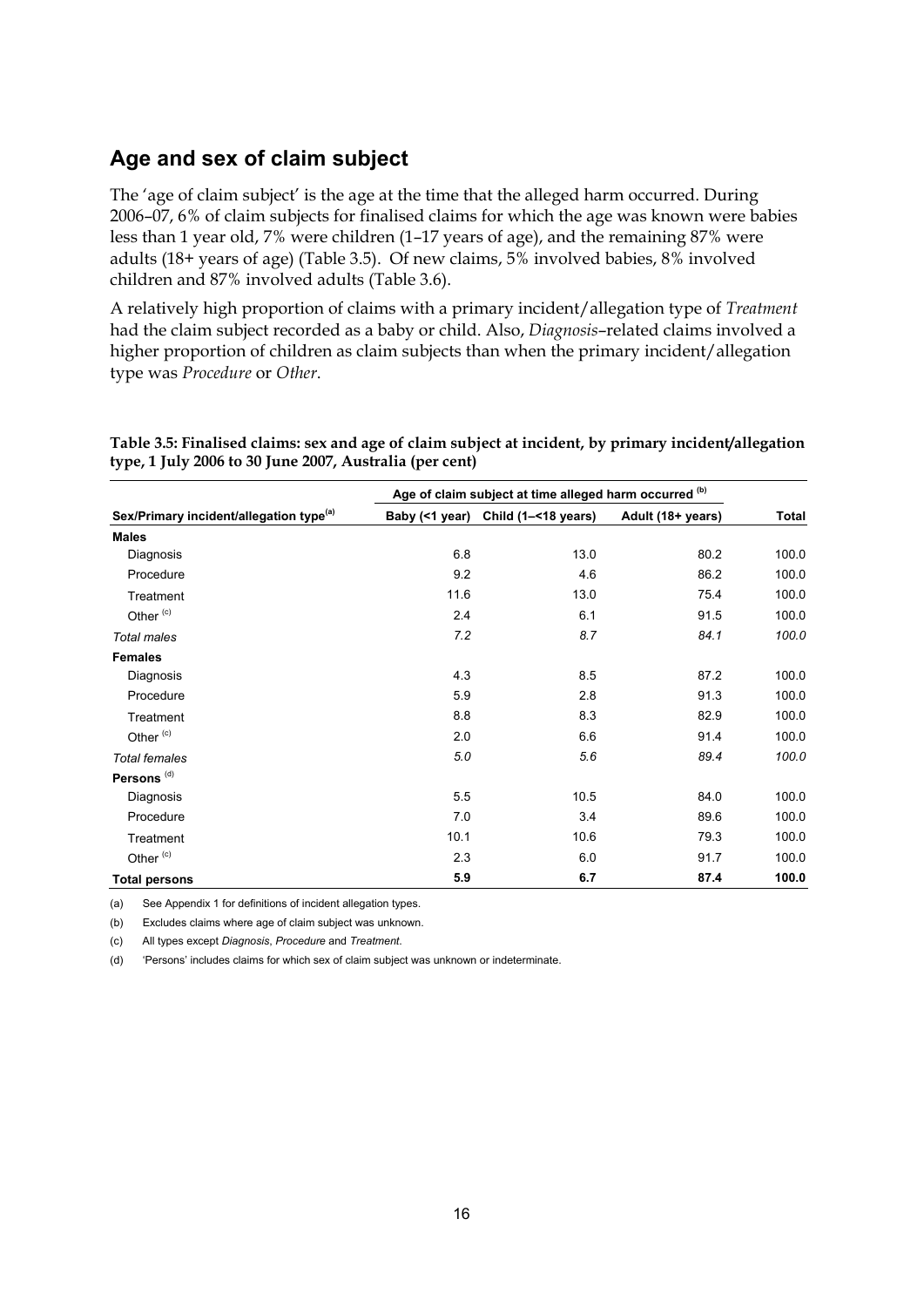|                                                     |      | Age of claim subject at time alleged harm occurred (b) |                   |       |
|-----------------------------------------------------|------|--------------------------------------------------------|-------------------|-------|
| Sex/Primary incident/allegation type <sup>(a)</sup> |      | Baby (<1 year) Child (1-<18 years)                     | Adult (18+ years) | Total |
| <b>Males</b>                                        |      |                                                        |                   |       |
| Diagnosis                                           | 4.4  | 18.1                                                   | 77.5              | 100.0 |
| Procedure                                           | 7.1  | 3.6                                                    | 89.3              | 100.0 |
| Treatment                                           | 11.7 | 12.6                                                   | 75.7              | 100.0 |
| Other <sup>(c)</sup>                                | 4.0  | 10.5                                                   | 85.5              | 100.0 |
| Total males                                         | 5.8  | 11.4                                                   | 82.8              | 100.0 |
| <b>Females</b>                                      |      |                                                        |                   |       |
| Diagnosis                                           | 4.2  | 7.0                                                    | 88.8              | 100.0 |
| Procedure                                           | 3.7  | 4.1                                                    | 92.2              | 100.0 |
| Treatment                                           | 5.7  | 8.9                                                    | 85.4              | 100.0 |
| Other <sup>(c)</sup>                                | 2.1  | 6.3                                                    | 91.6              | 100.0 |
| <b>Total females</b>                                | 3.5  | 6.1                                                    | 90.4              | 100.0 |
| Persons <sup>(d)</sup>                              |      |                                                        |                   |       |
| Diagnosis                                           | 5.3  | 10.9                                                   | 83.8              | 100.0 |
| Procedure                                           | 5.0  | 4.0                                                    | 91.0              | 100.0 |
| Treatment                                           | 8.5  | 11.0                                                   | 80.5              | 100.0 |
| Other <sup>(c)</sup>                                | 3.5  | 7.1                                                    | 89.4              | 100.0 |
| <b>Total persons</b>                                | 5.1  | 7.8                                                    | 87.1              | 100.0 |

<span id="page-24-2"></span>**Table 3.6: New claims: sex and age of claim subject at incident, by primary incident/allegation type, 1 July 2006 to 30 June 2007, Australia (per cent)** 

(a) See Appendix 1 for definitions of incident allegation types.

(b) Excludes claims where age of claim subject was unknown.

(c) All types except *Diagnosis*, *Procedure* and *Treatment*.

(d) 'Persons' includes claims for which sex of claim subject was unknown or indeterminate.

### <span id="page-24-0"></span>**Primary body function/structure affected**

For new and finalised claims, Figures 3.1 and 3.2 provide a summary of the primary body function or structure that was allegedly harmed. Coding examples for body function/structure categories are listed in Appendix 1. *Patient died* has been listed as a separate category and was associated with 10% of finalised claims and 8% of new claims.

*Neuromusculo-skeletal and movement-related functions and structures* was the most common recorded category of primary body function/structure affected for both finalised and new claims, 18% and 20% respectively (Figure 3.1 and 3.2). *Mental functions/structures of the nervous system* was the next most common (14% and 15%).

### <span id="page-24-1"></span>**Duration of claims**

The duration of claims is measured from the date the claim was commenced to 30 June 2007 (for claims still open at this time) or to the date the claim was finalised (for claims finalised between 1 July 2006 and 30 June 2007).

Of the claims open at the end of the period, 70% had been open for up to four years. This includes 13% with duration of less than six months, and 48% with duration of less than two years. There were 22% of claims which were open for over five years. Of the claims finalised during the period, 78% had been open for up to four years, which includes 7% with duration of less than six months, and 41% with duration of less than two years. There were 15% that had been open for over five years (Table 3.7).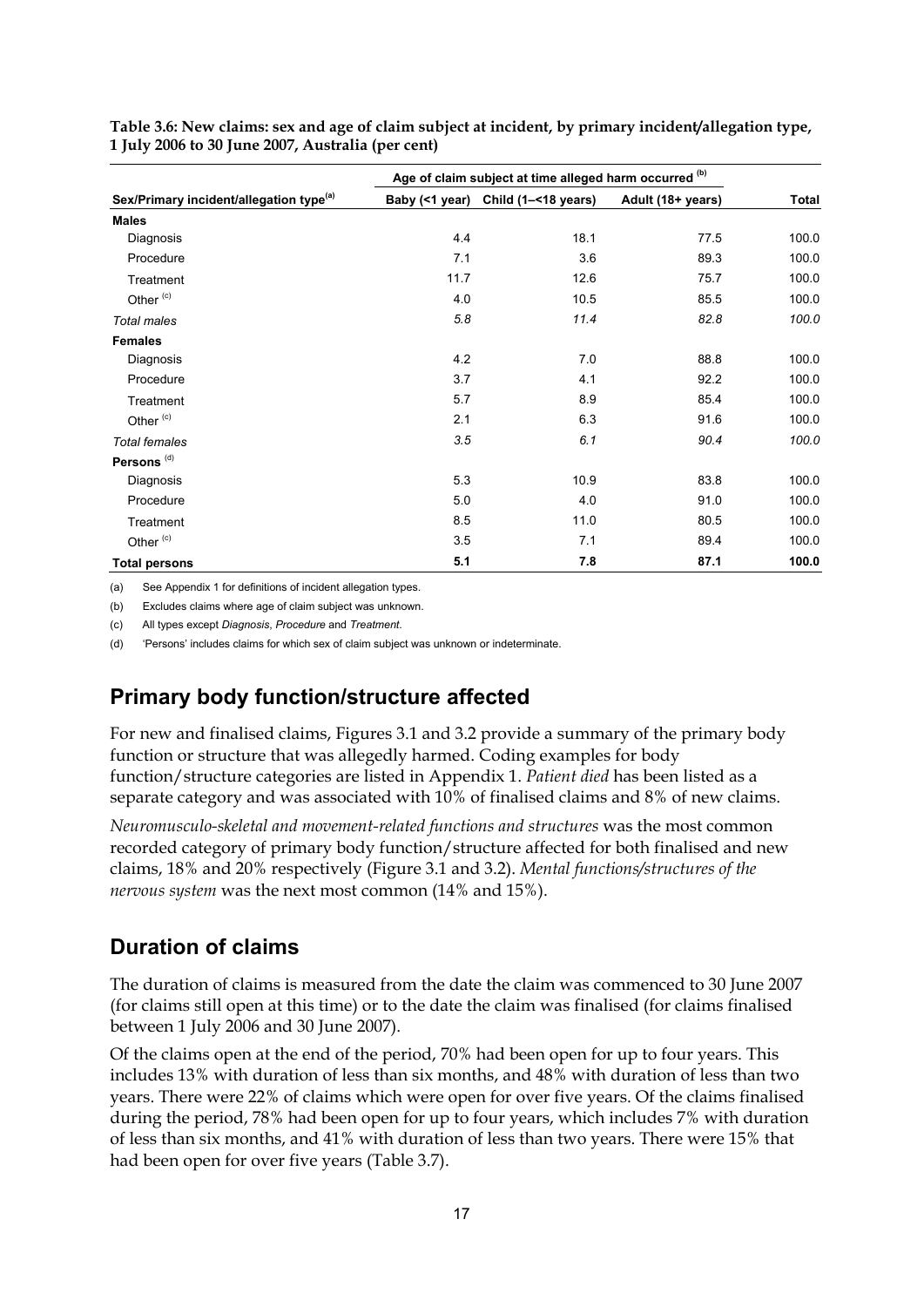

#### **Figure 3.1: Finalised claims: primary body function/structure affected, 1 July 2006 to 30 June 2007, Australia (per cent)**

<span id="page-25-1"></span><span id="page-25-0"></span>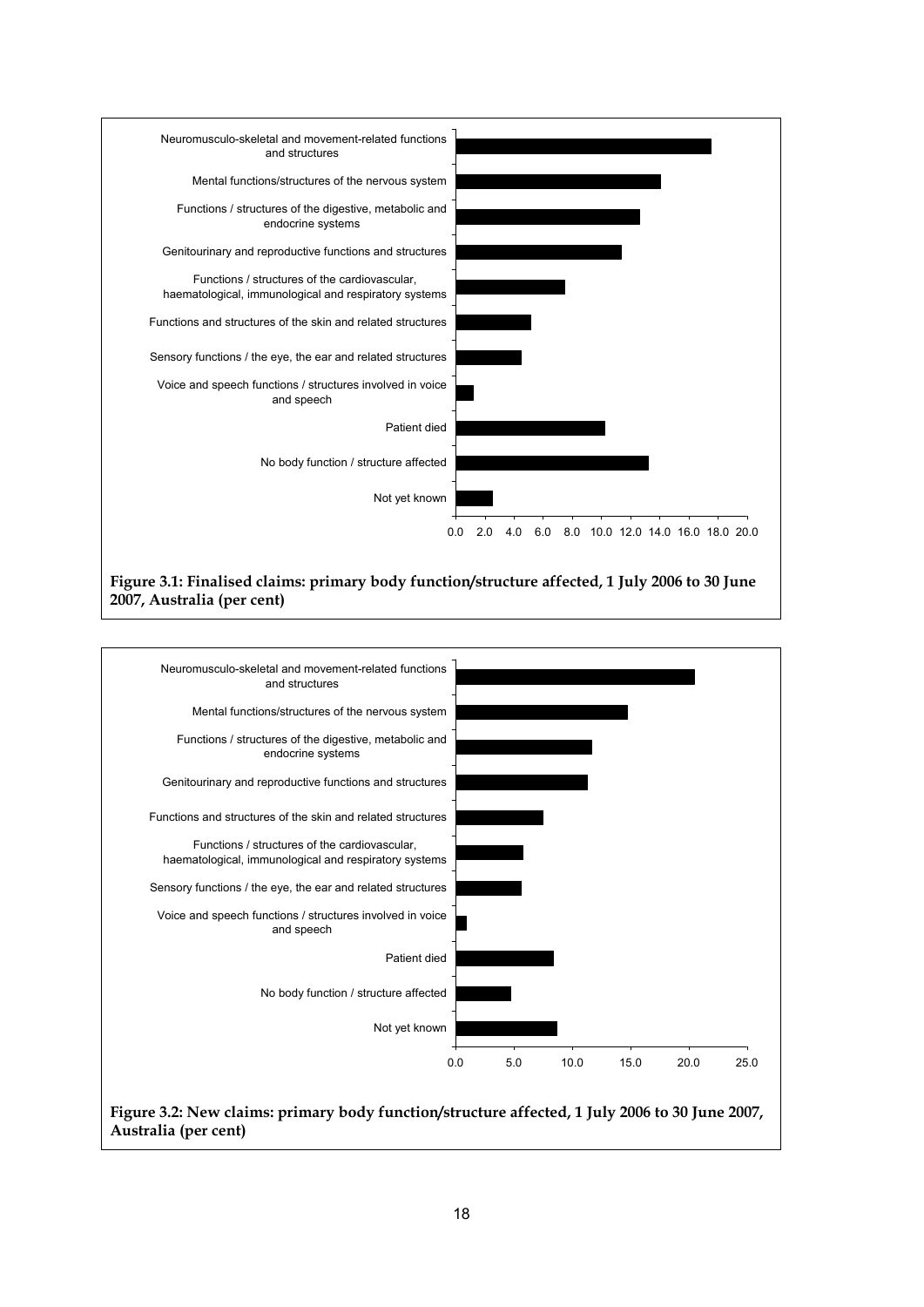<span id="page-26-0"></span>

|                                            |      |      |                    |           |           | Length of claim at 30 June 2007 (months) |      |               |               |               |           |              |
|--------------------------------------------|------|------|--------------------|-----------|-----------|------------------------------------------|------|---------------|---------------|---------------|-----------|--------------|
| Status of claim                            | ų    |      | $6 - 12$ $13 - 18$ | $19 - 24$ | $25 - 30$ | $31 - 36$ $37 - 42$                      |      | $43 - 48$     | $49 - 54$     | 55-60         | <b>98</b> | <b>Total</b> |
| (1 July 2006 - 30 June 2007)<br>New claims | 521  | 47.9 | n a.               | n a.      | n a.      | n a                                      | n a  | n.a.          | n a.          | n a.          | n.a.      | 100.0        |
| Reopened                                   |      | 52   | 5.8                | 35        | 9.8       | $\frac{8}{9}$                            | 10.4 | $\frac{2}{9}$ | $\frac{2}{9}$ | 5.8           | 31.8      | 100.0        |
| Finalised                                  |      | 12.8 | $\frac{3}{1}$      | တ္ပ       | ာ         | က္ပ                                      | 114  | 8<br>0        | 4.3           | ი<br>თ        | 14.9      | 100.0        |
| Claims open at 30 June 2007                | 13.0 | 13.0 | 12.4               | 8.6       | 75        | ဝ<br>ဝ                                   | 3.8  | $\frac{4}{1}$ | 4.3           | $\frac{0}{2}$ | 22.4      | 100.0        |
| n.a. Not applicable                        |      |      |                    |           |           |                                          |      |               |               |               |           |              |

Table 3.7: All claims; status of claim by length of claim (months), at 30 June 2007. Australia (per cent) **Table 3.7: All claims: status of claim by length of claim (months), at 30 June 2007, Australia (per cent)** 

*Notes*:

Length of claim is calculated from date claim commenced. 1 Length of claim is calculated from date claim commenced.  $\ddot{\phantom{0}}$ 

- Length of claim for finalised claims is calculated from date claim commenced to date claim finalised claims differ in definition for MINC (PS) and MINC (MII) collections (see definitions 2 Length of claim for finalised claims is calculated from date claim commenced to date claim finalised. Finalised claims differ in definition for MINC (PS) and MINC (MII) collections (see definitions below).  $\sim$
- Finalised claims in the MINC public sector claims data include claims which have been closed (and total claim size determined) or where a final court decision has been made, including claims<br>finalised with total claim size finalised with total claim size yet to be determined. Finalised claims in the MII collection include claims which are closed and no more payments are expected, or all recoveries expected to be received 3 Finalised claims in the MINC public sector claims data include claims which have been closed (and total claim size determined) or where a final court decision has been made, including claims from third parties other than reinsurers have been received (a claim may be finalised even though reinsurance recoveries are outstanding). from third parties other than reinsurers have been received (a claim may be finalised even though reinsurance recoveries are outstanding).  $\infty$
- Reopened claims include claims that have previously been recorded as finalised, but have then been reopened and are active. 4 Reopened claims include claims that have previously been recorded as finalised, but have then been reopened and are active.  $\downarrow$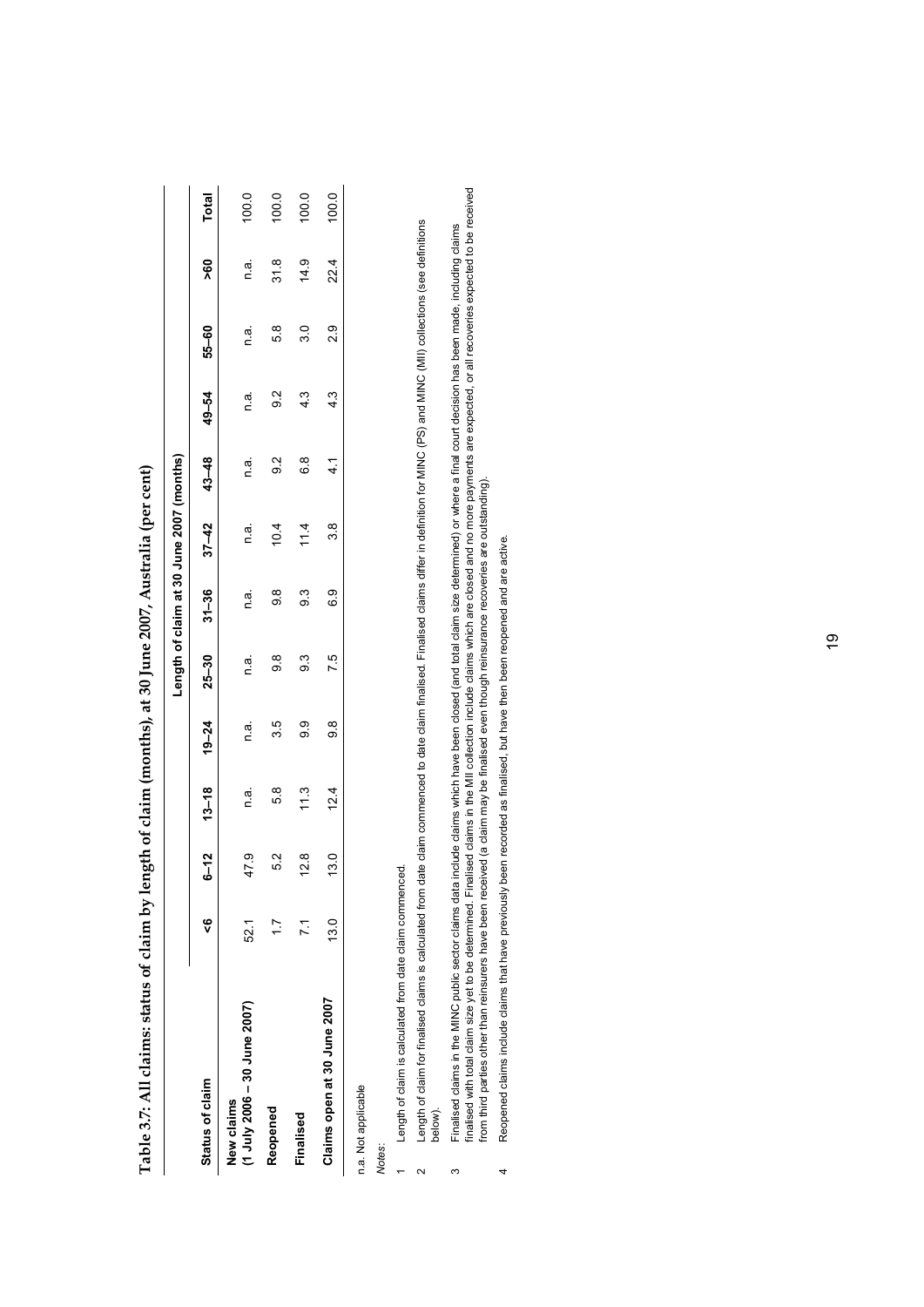### <span id="page-27-0"></span>**Total claim size and mode of finalisation**

A claim is finalised when the claim is settled, a final court decision is made, or the claim is closed. 'Total claim size' is the amount agreed to be paid to the claimant in total settlement with respect to each claim, including any interim payments, claimant legal costs and defence costs. For the private sector, the sharing of financial liability between separate claims may lead to individual claim sizes appearing to be less than the actual total cost incurred by the MII.

Most claims were settled for less than \$10,000 (58%). No payment was made or costs incurred for 22% of finalised claims (Table 3.8).

The majority (85%) of claims finalised in the 2006–07 financial year settled for less than \$100,000. Claims with sizes in excess of \$500,000 constituted 3% of all finalised claims.

| <b>Total claim size</b> | Court<br>decision | Negotiated | Withdrawn | Per cent of<br>finalised<br>claims |
|-------------------------|-------------------|------------|-----------|------------------------------------|
| No payment made         | 13.3              | 6.7        | 37.1      | 21.8                               |
| Less than \$10,000      | 26.7              | 21.6       | 50.7      | 36.1                               |
| \$10,000 - < \$30,000   | 20.7              | 18.0       | 9.1       | 13.6                               |
| \$30,000 - < \$50,000   | 14.7              | 9.6        | 1.7       | 5.9                                |
| \$50,000 -< \$100,000   | 8.0               | 14.1       | 0.9       | 7.4                                |
| \$100,000 -< \$250,000  | 8.7               | 16.5       | 0.6       | 8.4                                |
| \$250,000 -< \$500,000  | 4.7               | 6.9        | 0.0       | 3.5                                |
| \$500,000 or more       | 3.3               | 6.6        | 0.0       | 3.3                                |
| Total                   | 100.0             | 100.0      | 100.0     | 100.0                              |

#### <span id="page-27-1"></span>**Table 3.8: Finalised claims: total claim size by mode of claim finalisation(a), 1 July 2006 to 30 June 2007, Australia (per cent)**

(a) See Appendix 1 for explanation of modes of claim finalisation.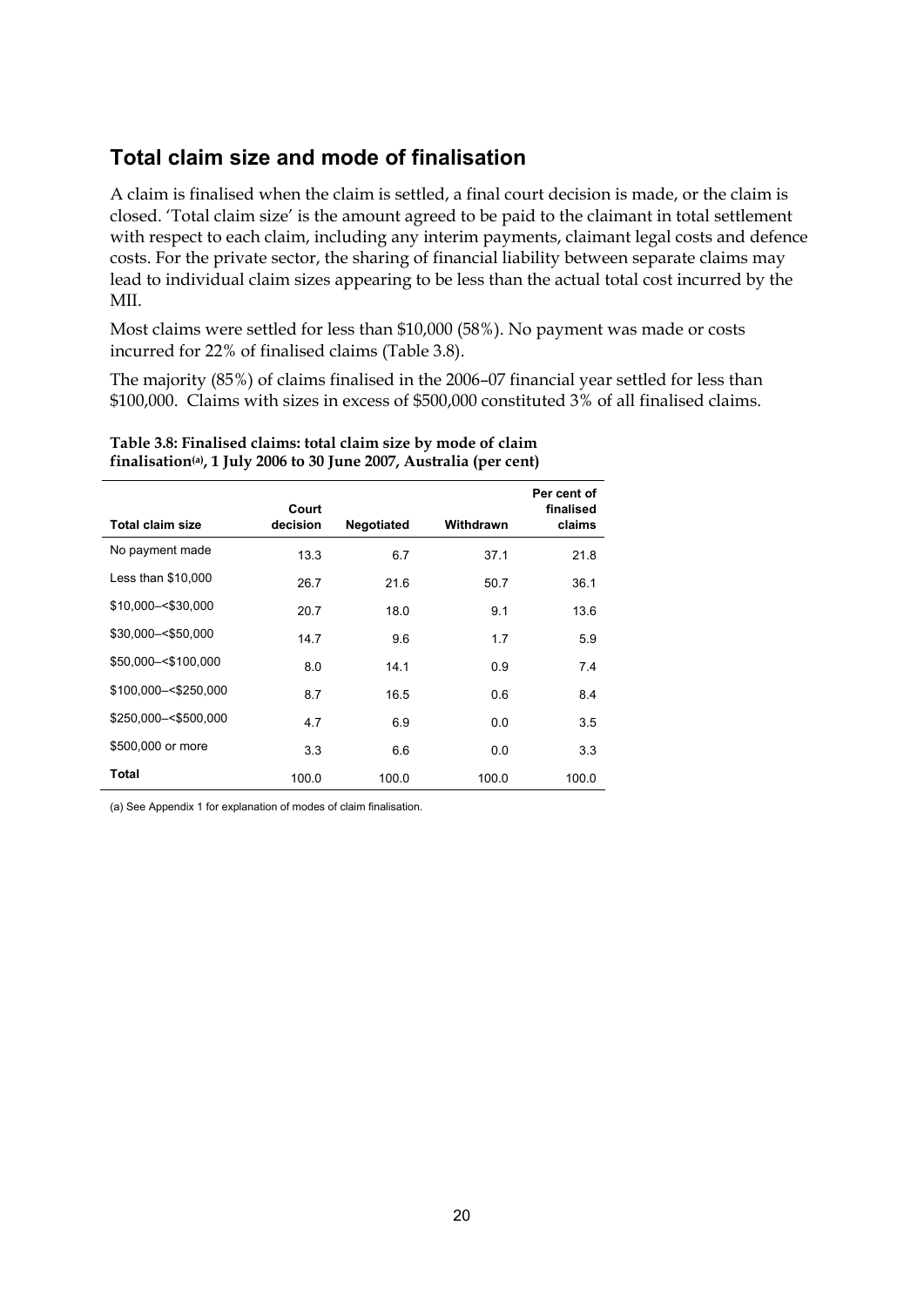# <span id="page-28-0"></span>**Appendix 1: Coding examples for some main data items**

#### **Table A1: Coding examples for body function/structure categories**

<span id="page-28-1"></span>

|     | Body function/structure coding category                                       | <b>Examples of types of harm</b>                                                                                                     |
|-----|-------------------------------------------------------------------------------|--------------------------------------------------------------------------------------------------------------------------------------|
| 1.  | Mental functions/structures of the nervous system                             | Psychological harm (e.g. nervous shock)                                                                                              |
|     |                                                                               | Subdural haematoma                                                                                                                   |
|     |                                                                               | Cerebral palsy                                                                                                                       |
| 2.  | Sensory functions of the eye, ear and related                                 | Loss of hearing                                                                                                                      |
|     | structures                                                                    | Loss of sight                                                                                                                        |
| 3.  | Voice and speech functions/structures involved in                             | Dental injuries                                                                                                                      |
|     | voice and speech                                                              | Injuries to the structure of the nose or mouth                                                                                       |
| 4.  | Functions/structures of the cardiovascular,                                   | Injury to the spleen or lungs                                                                                                        |
|     | haematological, immunological and respiratory<br>systems                      | Generalised infection/sepsis                                                                                                         |
|     |                                                                               | Deep vein thrombosis                                                                                                                 |
|     |                                                                               | Vascular or arterial damage                                                                                                          |
|     |                                                                               | Conditions affecting major body systems, such as cancer that<br>has progressed and no longer affects a single body part or<br>system |
| 5.  | Functions and structures of the digestive, metabolic<br>and endocrine systems | Injury to the gall bladder, bowel, pancreas or liver                                                                                 |
| 6.  | Genitourinary and reproductive functions and                                  | Injury to the breast                                                                                                                 |
|     | structures                                                                    | Injury to male or female reproductive organs                                                                                         |
|     |                                                                               | Injury to the kidneys, ureters or bladder                                                                                            |
| 7.  | Neuromusculo-skeletal and movement-related                                    | Loss of function due to inappropriate casting of joint                                                                               |
|     | functions and structures                                                      | Loss of function due to restricted blood flow and nerve damage                                                                       |
|     |                                                                               | Paralysis                                                                                                                            |
| 8.  | Functions and structures of the skin and related<br>structures                | <b>Burns</b>                                                                                                                         |
| 9.  | Death                                                                         | 'Death' is recorded where the alleged harm was a contributory<br>cause of the death of the claim subject                             |
| 10. | No body function/structure affected                                           | Failed sterilisation, where there is no consequent harm to body<br>functions or structures                                           |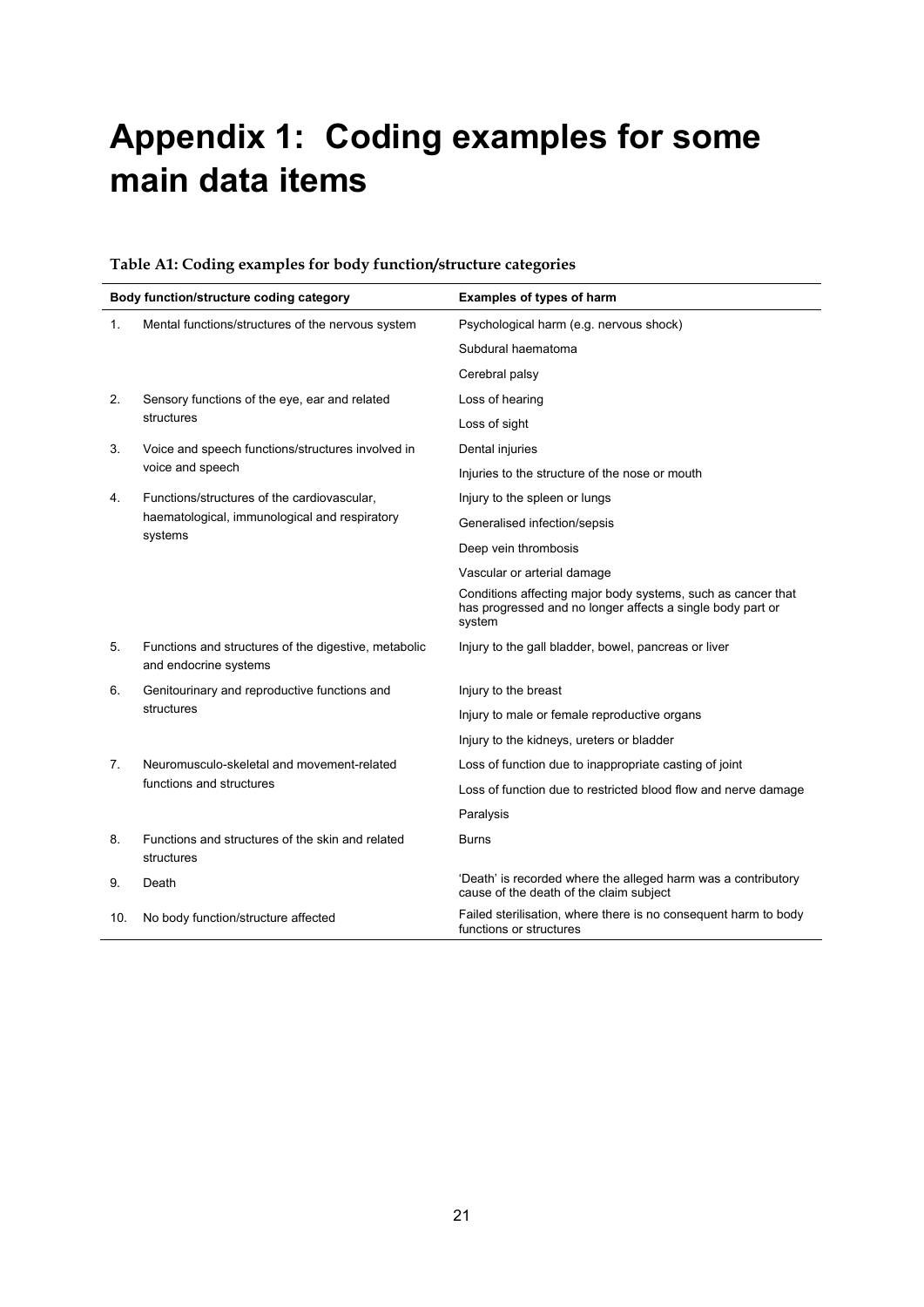<span id="page-29-0"></span>

| Incident/allegation type | <b>Example of incident or allegation</b>                  |
|--------------------------|-----------------------------------------------------------|
| Consent                  | Failure to warn                                           |
| Medication-related       | Includes type, dosage and method of administration issues |
| Procedure                | Failure to perform a procedure                            |
|                          | Wrong procedure performed                                 |
|                          | Wrong body site                                           |
|                          | Post-operative complications                              |
|                          | Failure of procedure                                      |
| Treatment                | Delayed treatment                                         |
|                          | Treatment not provided                                    |
|                          | Complications of treatment                                |
|                          | Failure of treatment                                      |
| Other                    | Medico-legal reports                                      |
|                          | Disciplinary inquiries and other legal issues             |
|                          | Breach of confidentiality                                 |
|                          | Record keeping/loss of documents                          |
|                          | Harassment and discrimination                             |

**Table A2: Coding examples for selected incident/allegation types** 

### **Table A3: Coding examples for mode of claim finalisation**

<span id="page-29-1"></span>

| <b>Mode of finalisation</b> | <b>Explanation</b>                                                                                                                                                                                                                                                                                                                                                                                                                                                                                                                  |
|-----------------------------|-------------------------------------------------------------------------------------------------------------------------------------------------------------------------------------------------------------------------------------------------------------------------------------------------------------------------------------------------------------------------------------------------------------------------------------------------------------------------------------------------------------------------------------|
| Court decision              | In private sector claims data, Court decision includes claims where damages were awarded to the<br>plaintiff by court (either initially or on appeal), and where the case was awarded against the<br>plaintiff by the court (either initially or on appeal) and MII incurs costs only. In the public sector<br>data Court decision includes claims where a court decision has directed the outcome of a claim.                                                                                                                      |
| Negotiated                  | In public sector claims data, Negotiated includes proceedings conducted in state/territory health<br>rights and health complaints bodies; mediation, arbitration, and case appraisal provided under civil<br>procedure rules; settlement conferences required by statute as part of a pre-court process; and<br>other instances where a claim is settled part way through a trial. In the private sector data<br>Negotiated includes settlement outcomes where an amount is paid to the plaintiff other than by<br>court direction. |
| Withdrawn                   | In public sector claims data, <i>Withdrawn</i> includes claims that have been closed due to withdrawal<br>by the claimant, or operation of the statute of limitations, or where the claim manager decided to<br>close the claim file because of long periods of inactivity, as well as instances where a claim is<br>discontinued part way through a trial. Withdrawn claims in the private sector data include claims<br>where the claimant withdrew the claim and the MII incurs costs only.                                      |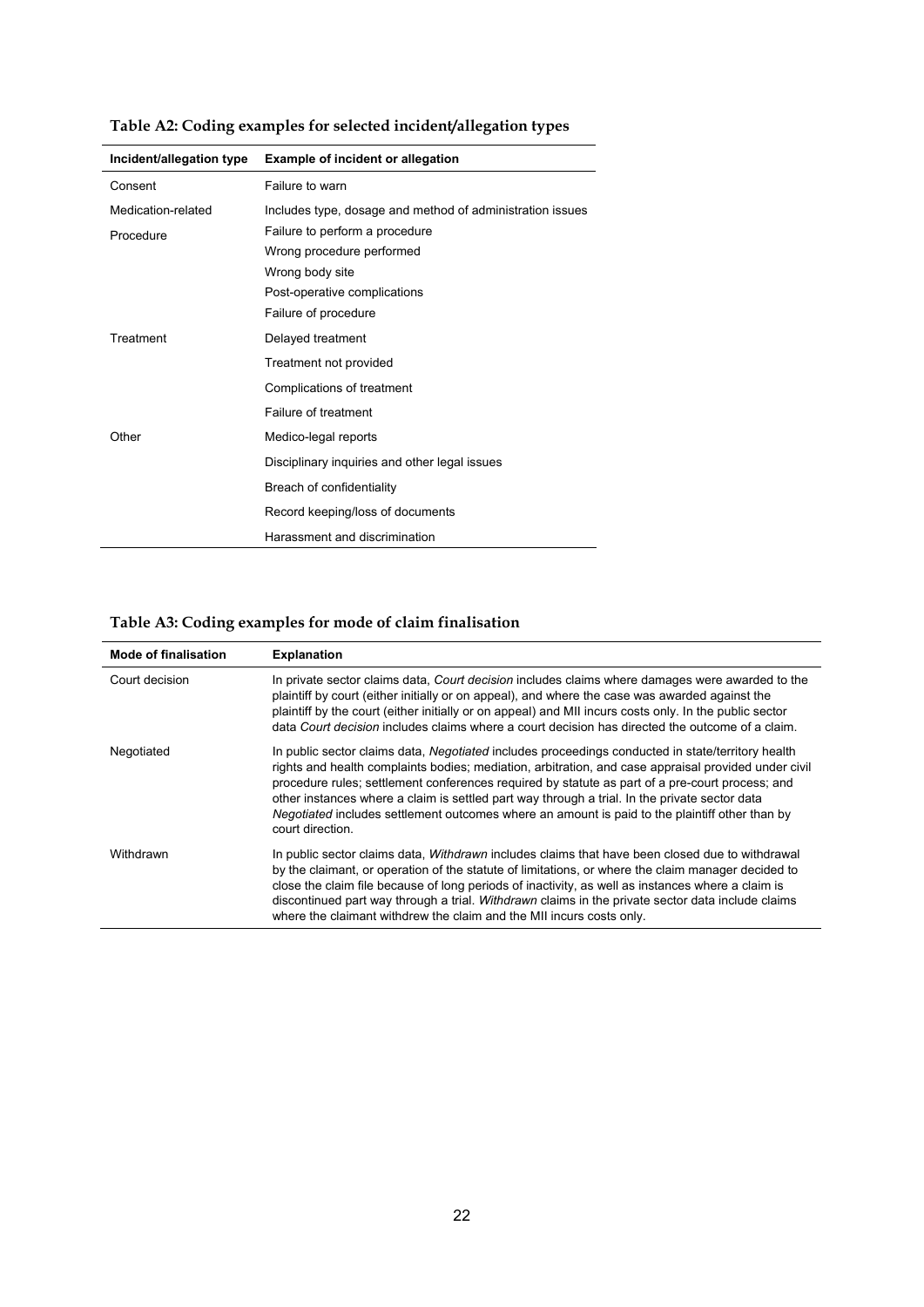## <span id="page-30-0"></span>**References**

AIHW (Australian Institute of Health and Welfare) 2004. First medical indemnity data collection report: public sector. January to June 2003. Health Working Paper no. 6. Canberra: AIHW (web only). <http://www.aihw.gov.au/publications/index.cfm/title/10092>.

AIHW 2006. Additional material: Medical Indemnity National Collection (public sector) data guide: Data items and definitions 2004–05. Canberra: AIHW (web only). <http://www.aihw.gov.au/publications/hse/mindcps04-05/mindcps04-05dg.pdf>.

AIHW 2007. A national picture of medical indemnity claims in Australia 2004–05. Cat. no. HSE 48. Canberra: AIHW.

AIHW 2009. Medical indemnity national data collection public sector 2006–07. Cat. no. HSE 67. Canberra: AIHW.

APRA (Australian Prudential Regulation Authority) 2005. National Claims and Policies Database Explanatory Notes. Sydney: APRA Public Affairs Unit.

APRA 2009. National Claims and Policies Database. Viewed 25 March 2009 at <http://www.ncpd.apra.gov.au/Home/Home.aspx >.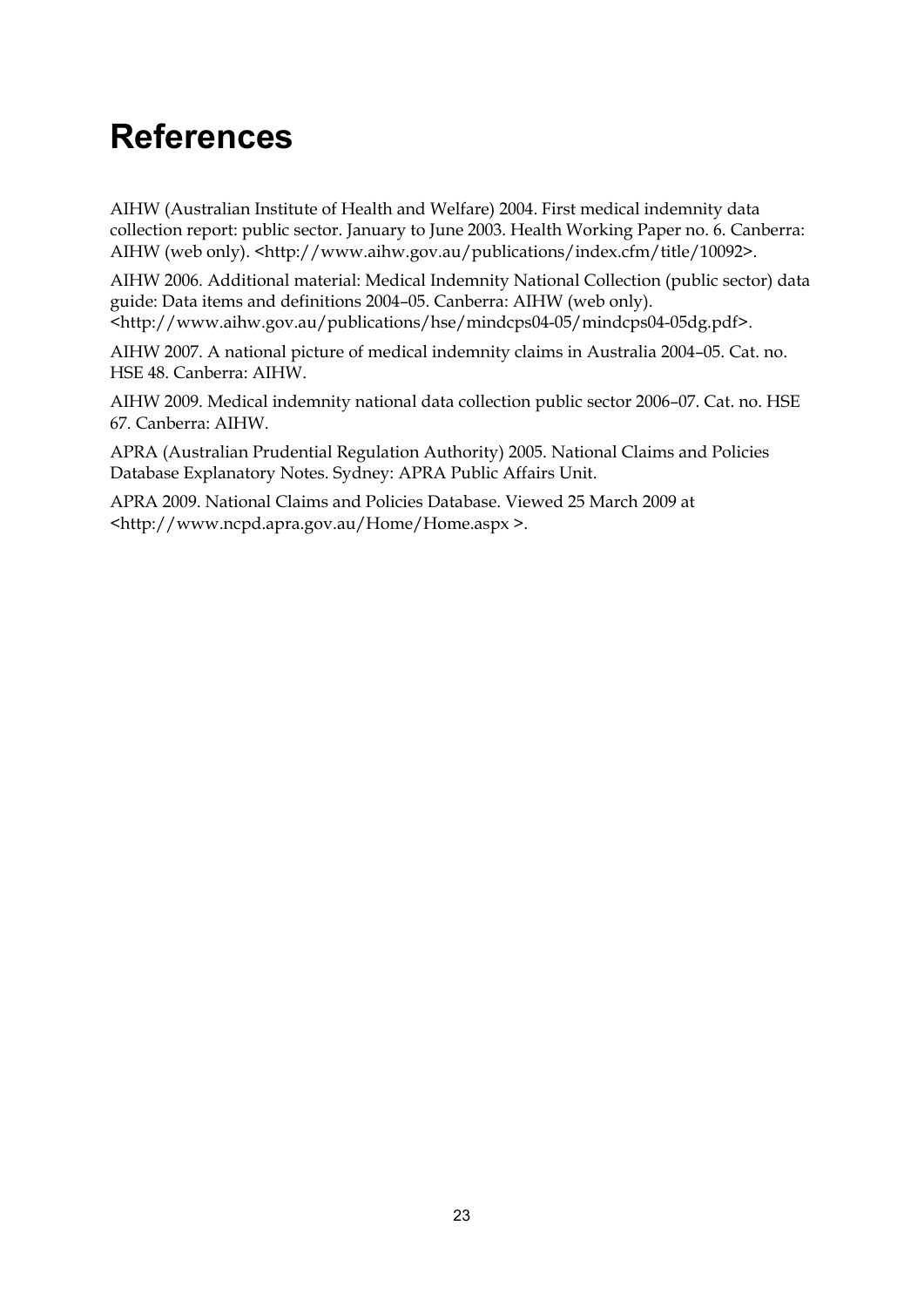## <span id="page-31-0"></span>**List of tables**

| Table 2.1: |                                                                                                                                                          |     |
|------------|----------------------------------------------------------------------------------------------------------------------------------------------------------|-----|
| Table 2.2: |                                                                                                                                                          |     |
| Table 3.1: | All claims: status of claim by primary incident/allegation type, at 30 June 2007,                                                                        |     |
| Table 3.2: | Current claims: specialty of clinician, by primary incident/allegation type, at 30                                                                       |     |
| Table 3.3: | Finalised claims: specialty of clinician by primary incident/allegation type, 1 July                                                                     |     |
| Table 3.4: | New claims: specialty of clinician by primary incident/allegation type, 1 July                                                                           |     |
| Table 3.5: | Finalised claims: sex and age of claim subject at incident, by primary<br>incident/allegation type, 1 July 2006 to 30 June 2007, Australia (per cent) 16 |     |
| Table 3.6: | New claims: sex and age of claim subject at incident, by primary<br>incident/allegation type, 1 July 2006 to 30 June 2007, Australia (per cent) 17       |     |
| Table 3.7: | All claims: status of claim by length of claim (months), at 30 June 2007, Australia                                                                      | .19 |
| Table 3.8: | Finalised claims: total claim size by mode of claim finalisation, 1 July 2006 to 30                                                                      |     |
| Table A1:  |                                                                                                                                                          |     |
| Table A2:  |                                                                                                                                                          |     |
| Table A3:  |                                                                                                                                                          |     |
|            |                                                                                                                                                          |     |